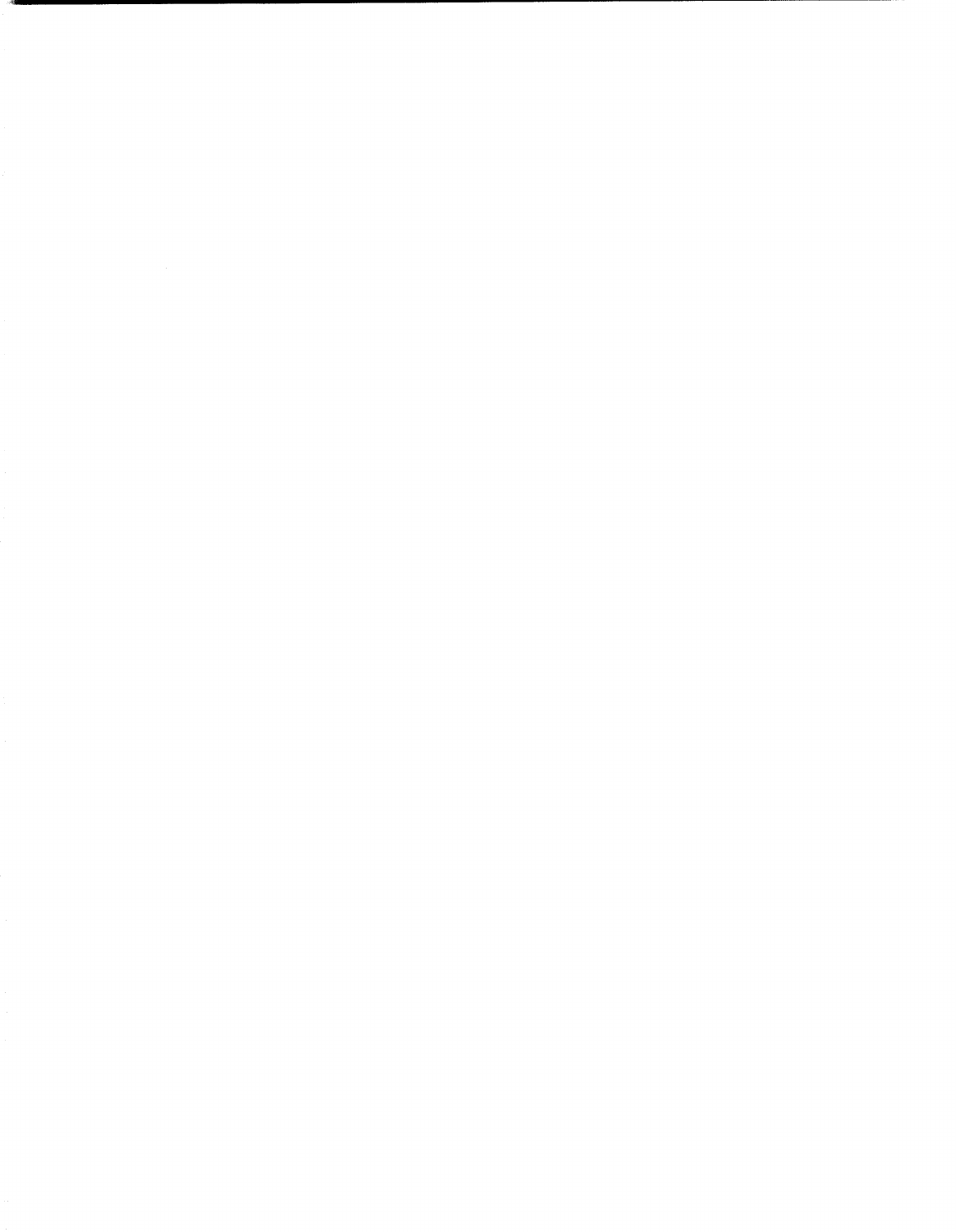### - 132nd District Court - **OCA Monthly Report - Criminal Dispositions From: 05/01/2021; To: 05/31/2021**

## Fri Jun 25 15:42:36 CDT 2021

### **From: 05/01/2021; To: 05/31/2021**

#### Printed: Fri Jun 25 15:42:36 CDT 2021

| <b>DISPOSITIONS</b>                                                          | <b>CAPITAL</b><br><b>MURDER</b> | <b>MURDER</b> | <b>OTHER</b><br><b>HOMICIDES</b> | AGG<br><b>ASSAULT</b><br><b>OR</b><br><b>ATTEMPTED</b><br><b>MURDER</b> | <b>SEXUAL</b><br><b>ASSAULT</b><br>OF AN<br><b>ADULT</b> | <b>INDECENCY</b><br><b>OR SEXUAL</b><br><b>ASSAULT</b><br>OF A CHILD | <b>FAMILY</b><br><b>VIOLENCE</b><br><b>ASSAULT</b> | <b>AGGRAVATED</b><br><b>ROBBERY OR</b><br><b>ROBBERY</b> | <b>BURGLARY THEFT</b> |                         | <b>AUTOMOBILE</b><br><b>THEFT</b> | <b>DRUG SALE OR</b><br><b>MANUFACTURE</b> | <b>DRUG</b><br>POSSESSION | <b>FELONY</b><br><b>D.W.I.</b> | <b>OTHER</b><br><b>FELONIES</b> | <b>ALL</b><br><b>MISDEMEANORS</b> | <b>TOTAL</b><br><b>CASES</b> |
|------------------------------------------------------------------------------|---------------------------------|---------------|----------------------------------|-------------------------------------------------------------------------|----------------------------------------------------------|----------------------------------------------------------------------|----------------------------------------------------|----------------------------------------------------------|-----------------------|-------------------------|-----------------------------------|-------------------------------------------|---------------------------|--------------------------------|---------------------------------|-----------------------------------|------------------------------|
| <b>CONVICTION: GUILTY</b><br>PLEA OR NOLO<br><b>CONTENDERE</b>               | $\mathbf 0$                     | $\mathbf 0$   | $\mathbf 0$                      | $\pmb{0}$                                                               | $\mathbf 0$                                              | $\mathsf{o}$                                                         | $\pmb{0}$                                          | $\pmb{0}$                                                | $\mathbf 0$           | $\overline{\mathbf{1}}$ | $\mathbf 0$                       | 0                                         | $\overline{2}$            | $\overline{1}$                 | $\overline{\mathbf{3}}$         | $\mathbf 0$                       | $\overline{\mathbf{z}}$      |
| <b>CONVICTION: NOT</b><br><b>GUILTY PLEA FOUND</b><br><b>GUILTY BY JUDGE</b> | $\circ$                         | $\mathbf 0$   | $\mathbf 0$                      | $\mathbf 0$                                                             | 0                                                        | 0                                                                    | $\mathbf 0$                                        | $\mathbf{o}$                                             | $\mathbf 0$           | $\mathbf 0$             | 0                                 | 0                                         | $\mathsf{o}$              | $^{\circ}$                     | 0                               | $\pmb{0}$                         | $\mathbf{o}$                 |
| <b>CONVICTION: NOT</b><br><b>GUILTY PLEA FOUND</b><br><b>GUILTY BY JURY</b>  | $^{\circ}$                      | $\mathbf 0$   | $\mathsf{o}$                     | $\mathsf{o}$                                                            | 0                                                        | 0                                                                    | 0                                                  | $\mathbf 0$                                              | $\mathbf 0$           | $\circ$                 | 0                                 | 0                                         | $\mathbf 0$               | $\mathbf 0$                    | 0                               | $\circ$                           | $\mathbf{o}$                 |
| <b>PLACED ON</b><br><b>DEFERRED</b><br><b>ADJUDICATION</b>                   | $\mathbf 0$                     | $\pmb{0}$     | $\mathbf 0$                      | $\pmb{0}$                                                               | 0                                                        | $\mathbf{o}$                                                         | $\mathbf 0$                                        | $\pmb{0}$                                                | 0                     | $\mathbf 0$             | 0                                 | 0                                         | $\overline{2}$            | $\mathbf 0$                    | $\mathbf{1}$                    | $\pmb{0}$                         | 3                            |
| <b>ACQUITTAL: BY</b><br><b>JUDGE</b>                                         |                                 | $\mathbf 0$   | 0                                | $\mathbf 0$                                                             | o                                                        | $\mathbf 0$                                                          | $\mathbf 0$                                        | 0                                                        | $\mathbf{o}$          | $\mathbf{o}$            | 0                                 | 0                                         | o                         | $^{\circ}$                     | $\mathbf{o}$                    | $\mathbf 0$                       | $\mathbf{o}$                 |
| <b>ACQUITTAL: BY JURY</b>                                                    | $\mathbf 0$                     | 0             | $\mathsf{o}$                     | 0                                                                       | 0                                                        | $\mathbf 0$                                                          | $\mathbf 0$                                        | $\mathbf 0$                                              | 0                     | $\mathbf 0$             | 0                                 | 0                                         | $\circ$                   | 0                              | $\mathbf 0$                     | $\mathbf 0$                       | $\mathbf{o}$                 |
| <b>DISMISSALS</b>                                                            | $\mathbf 0$                     | 0             | $\mathbf 0$                      | $\circ$                                                                 | 0                                                        | $\mathsf{o}$                                                         | 0                                                  | $\mathbf{o}$                                             | 0                     | 0                       | $\mathbf 0$                       | 0                                         | $\mathbf 0$               | $\mathbf 0$                    | $\mathbf 0$                     | $\mathbf 0$                       | $\mathbf{o}$                 |
| <b>MOTION TO REVOKE</b><br><b>GRANTED</b>                                    | $\mathbf 0$                     | $\mathbf 0$   | $\mathbf 0$                      | $\mathbf 0$                                                             | 0                                                        | $\mathbf 0$                                                          | $\mathbf 0$                                        | $\mathbf{o}$                                             | 0                     | $\mathbf{o}$            | $\mathbf 0$                       | 0                                         | $\overline{1}$            | $\mathbf 0$                    | $\circ$                         | $\mathbf 0$                       | $\mathbf{1}$                 |
| <b>MOTION TO REVOKE</b><br><b>DENIED AND PROB</b><br><b>CONTINUED</b>        | $\mathsf{o}$                    | $\pmb{0}$     | o                                | $\mathbf 0$                                                             | 0                                                        | $\mathbf 0$                                                          | $\mathbf 0$                                        | $\mathsf{o}$                                             | $\mathsf{o}\,$        | $\mathbf 0$             | 0                                 | 0                                         | $\circ$                   | $\mathbf 0$                    | 0                               | 0                                 | $\mathbf{o}$                 |
| <b>ALL OTHER</b><br>DISPOSITIONS                                             | $\mathbf{o}$                    | $\mathbf 0$   | $\mathbf 0$                      | o                                                                       | 0                                                        | $\mathbf 0$                                                          | $\mathbf 0$                                        | $\mathbf 0$                                              | $\mathbf{o}$          | $\circ$                 | $\mathbf 0$                       | 0                                         | $\overline{2}$            | $\mathbf 0$                    | $\blacktriangle$                | $\mathbf{o}$                      | $\mathbf{3}$                 |
| <b>17. TOTAL CASES</b><br><b>DISPOSED</b>                                    | $\circ$                         | $\pmb{0}$     | o                                | $\mathbf 0$                                                             | 0                                                        | 0                                                                    | $\pmb{0}$                                          | $\pmb{0}$                                                | 0                     | $\overline{1}$          | 0                                 | 0                                         | $\mathbf{z}$              | $\mathbf{1}$                   | $\overline{2}$                  | $\pmb{0}$                         | 14                           |
| <b>SUPPLEMENTAL</b><br><b>INFORMATION</b>                                    |                                 |               |                                  |                                                                         |                                                          |                                                                      |                                                    |                                                          |                       |                         |                                   |                                           |                           |                                |                                 |                                   |                              |
| <b>18. CASES WHERE</b><br><b>DEATH PENALTY</b><br><b>SOUGHT</b>              | $\mathbf 0$                     |               |                                  |                                                                         |                                                          |                                                                      |                                                    |                                                          |                       |                         |                                   |                                           |                           |                                |                                 |                                   |                              |
| <b>19. CASES WHERE</b><br><b>DEATH PENALTY NOT</b><br><b>SOUGHT</b>          | $\mathbf 0$                     |               |                                  |                                                                         |                                                          |                                                                      |                                                    |                                                          |                       |                         |                                   |                                           |                           |                                |                                 |                                   |                              |
| <b>20. SENTENCING</b><br><b>INFORMATION</b>                                  |                                 |               |                                  |                                                                         |                                                          |                                                                      |                                                    |                                                          |                       |                         |                                   |                                           |                           |                                |                                 |                                   |                              |
| <b>Committed Directly to</b><br>Prison                                       | $\mathbf{o}$                    | $^{\circ}$    | O                                | $\mathbf{o}$                                                            | 0                                                        | 0                                                                    | $\pmb{0}$                                          | $\mathbf 0$                                              | $\mathbf 0$           | $\pmb{0}$               | $\pmb{0}$                         | 0                                         | 1                         | 0                              | 0                               | 0                                 | 1                            |
| <b>Committed Directly to</b><br>State Jail                                   | $\circ$                         | $\mathbf 0$   | $\mathbf 0$                      | $\circ$                                                                 | 0                                                        | 0                                                                    | $\pmb{0}$                                          | $\circ$                                                  | $\circ$               | 1                       | $\mathsf{o}$                      | 0                                         | 1                         | $\circ$                        | $\mathbf{1}$                    | $\mathbf 0$                       | 3                            |
| <b>Committed Directly to</b><br>Local Jail                                   | $\mathbf{o}$                    | $\mathbf 0$   | $\circ$                          | $\mathbf 0$                                                             | 0                                                        | 0                                                                    | 0                                                  | $\mathbf 0$                                              | $\mathbf 0$           | $\circ$                 | 0                                 | 0                                         | $\circ$                   | $\mathbf 0$                    | $\mathbf{O}$                    | $\mathbf 0$                       | $\mathbf{o}$                 |
| <b>Probation/Community</b><br>Supervision                                    | $\circ$                         | $\mathbf{0}$  | $\mathbf{o}$                     | $\mathbf 0$                                                             | 0                                                        | $\mathbf 0$                                                          | $\mathbf 0$                                        | $\mathbf{o}$                                             | $\circ$               | $\mathbf{o}$            | 0                                 | 0                                         | $\circ$                   | $\mathbf{1}$                   | $\overline{\mathbf{z}}$         | $\mathbf 0$                       | $\overline{\mathbf{3}}$      |
| <b>Shock Probation</b>                                                       | o                               | 0             | o                                | $\mathbf 0$                                                             | o                                                        | $\mathbf 0$                                                          | 0                                                  | 0                                                        | $\mathbf 0$           | $\mathbf 0$             | o                                 | 0                                         | 0                         | $\pmb{0}$                      | $\mathbf{o}$                    | $\mathbf 0$                       | o                            |
| <b>Fine Only</b>                                                             | $\mathbf 0$                     | $\mathbf 0$   | 0                                | 0                                                                       | 0                                                        | 0                                                                    | 0                                                  | $\mathbf 0$                                              | 0                     | $\mathbf{o}$            | 0                                 | 0                                         | $\mathbf{o}$              | $\pmb{0}$                      | 0                               | $\mathsf{o}\,$                    | $\bullet$                    |
| Other                                                                        | $\mathbf 0$                     | $\mathbf 0$   | $\mathbf 0$                      | 0                                                                       | 0                                                        | $\mathbf 0$                                                          | 0                                                  | 0                                                        | $\Omega$              | $\mathbf 0$             | $\mathbf{o}$                      | 0                                         | $\Omega$                  | $\circ$                        | 0                               | $\mathbf 0$                       | o                            |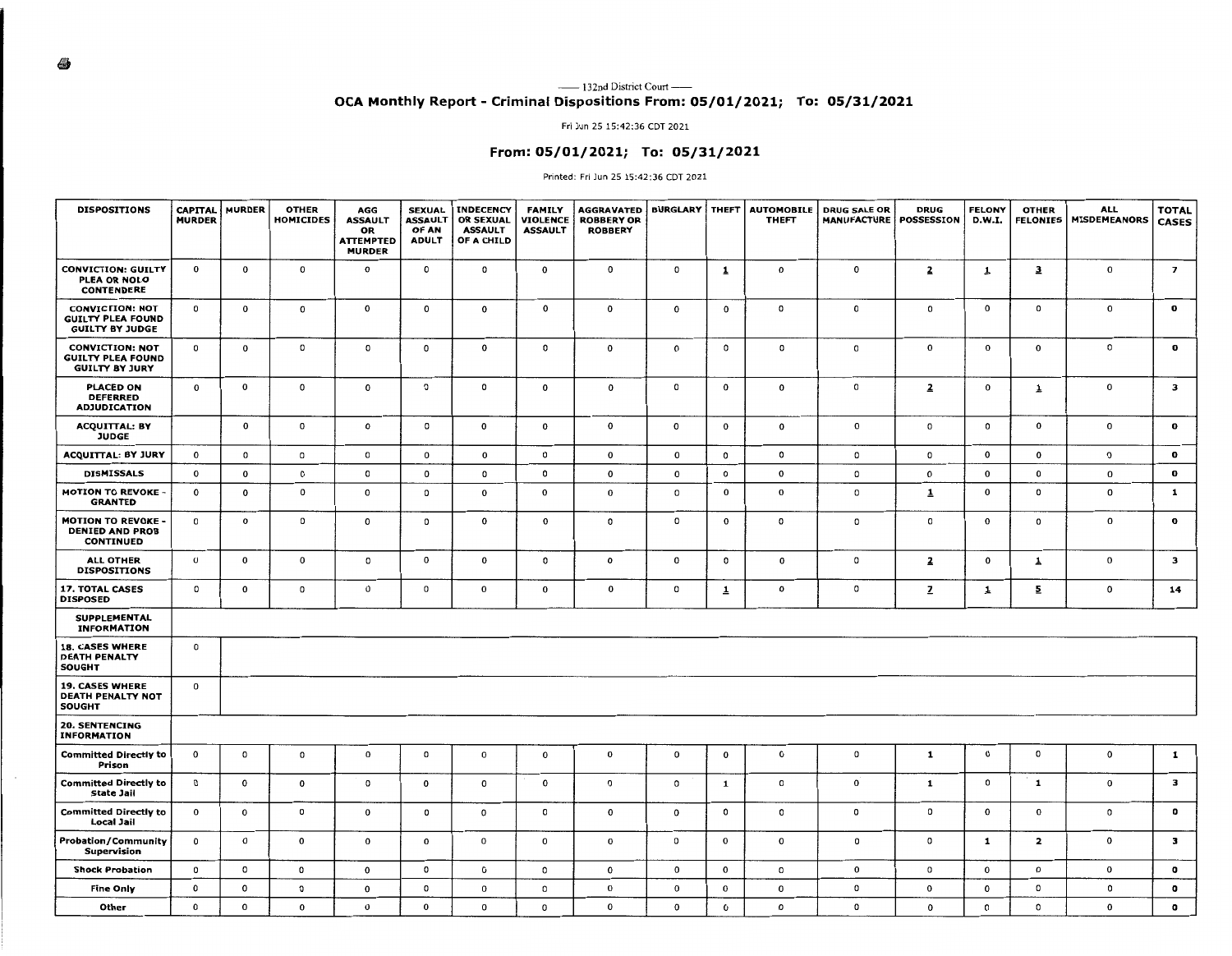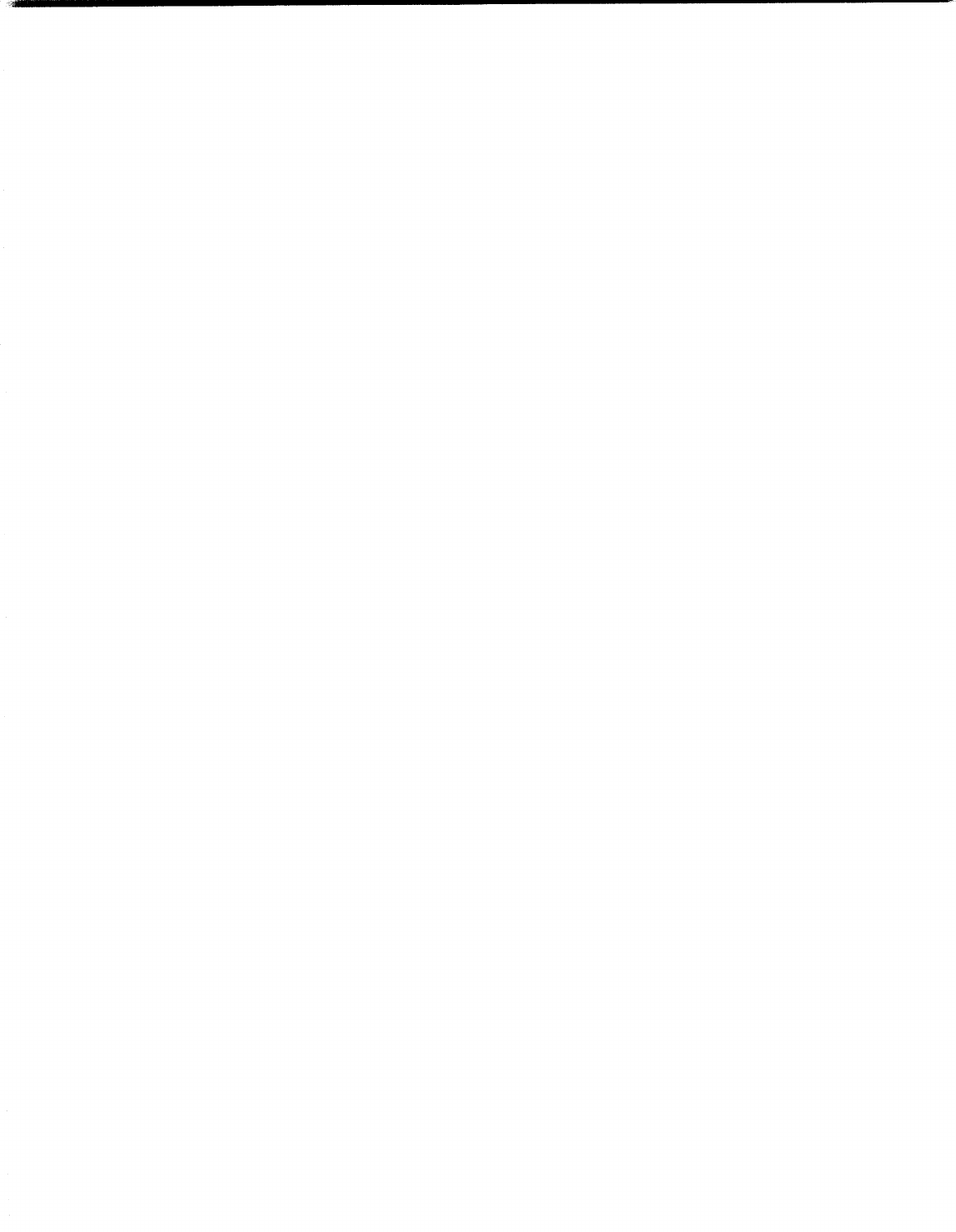- 132nd District Court -

# **OCA Monthly Report - Criminal Section ADDITIONAL COURT ACTIVITY From: 05/01/2021; To: 05/31/2021**

Fri Jun 25 15:42:57 CDT 2021

# **From: 05/01/2021; To: 05/31/2021**

Printed: Fri Jun 25 15:42:57 CDT 2021

| <b>1. CASES IN WHICH</b><br><b>JURY SWORN IN</b>                                          | 0 | 2. CASES IN<br><b>WHICH</b><br><b>MISTRIAL</b><br><b>DECLARED</b> | 0            | <b>3. MOTIONS TO</b><br><b>SUPPRESS</b><br><b>GRANTED OR</b><br><b>DENIED</b>           | 0        | 4.<br><b>COMPETENCY</b><br><b>EXAMINATION</b><br><b>REPORTS</b> |    |
|-------------------------------------------------------------------------------------------|---|-------------------------------------------------------------------|--------------|-----------------------------------------------------------------------------------------|----------|-----------------------------------------------------------------|----|
| <b>5. MENTAL</b><br><b>HEALTH/INTELLECTUAL</b><br><b>DISABILITY</b><br><b>ASSESSMENTS</b> | 0 | <b>6. CASES SET</b><br><b>FOR REVIEW</b>                          | 0            | 7. CASES IN<br><b>WHICH</b><br><b>ATTORNEY</b><br><b>APPOINTED AS</b><br><b>COUNSEL</b> | 9        | 8. CASES<br><b>WITH</b><br><b>RETAINED</b><br><b>COUNSEL</b>    | O. |
| <b>9. CASES FILED FOR</b><br><b>TRAFFICKING OF</b><br><b>PERSONS</b>                      | 0 | 10. CASES<br><b>FILED FOR</b><br><b>PROSTITUTION</b>              | <sup>0</sup> | 11. CASES<br><b>FILED FOR</b><br><b>COMPELLING</b><br><b>PROSTITUTION</b>               | $\Omega$ |                                                                 |    |

6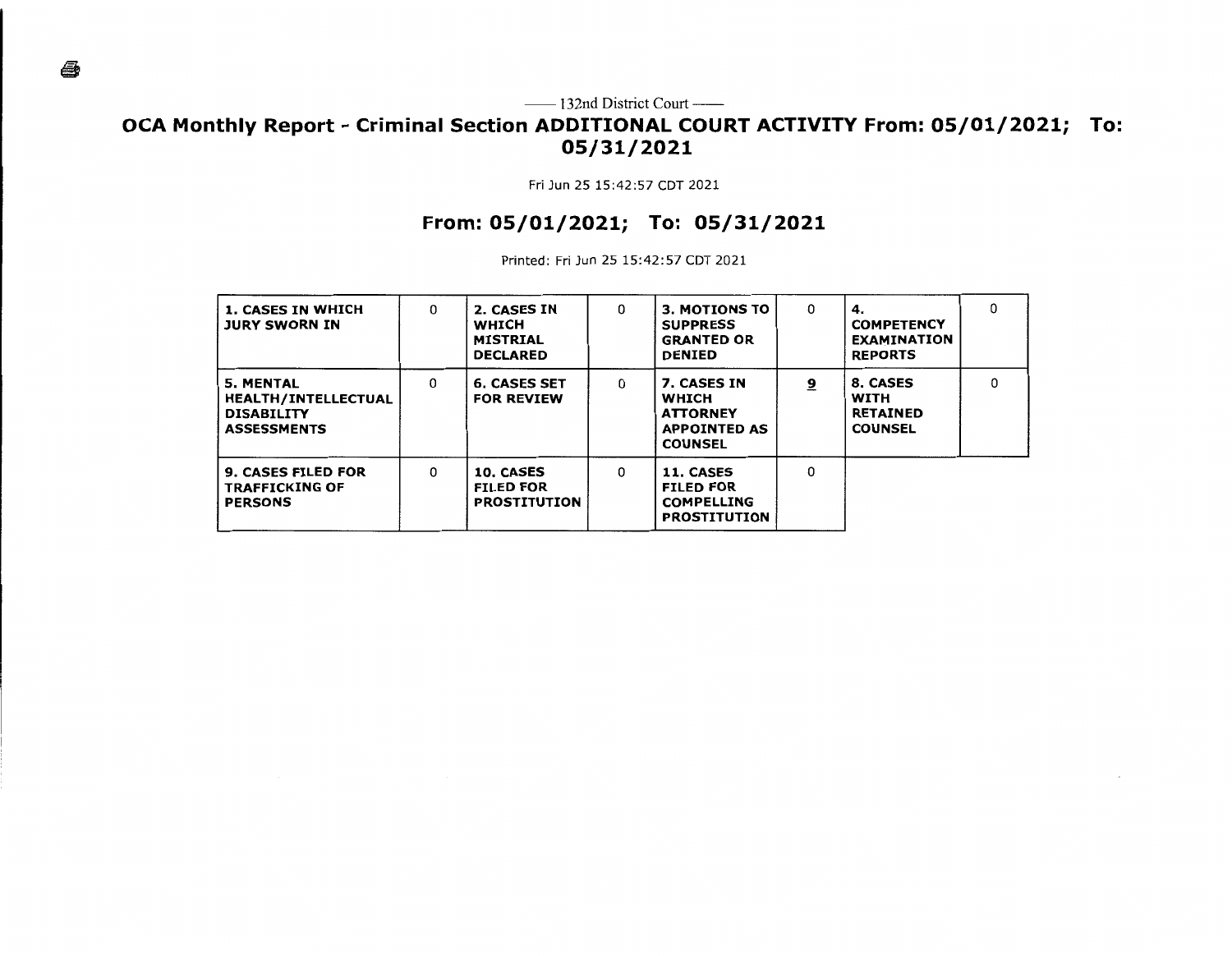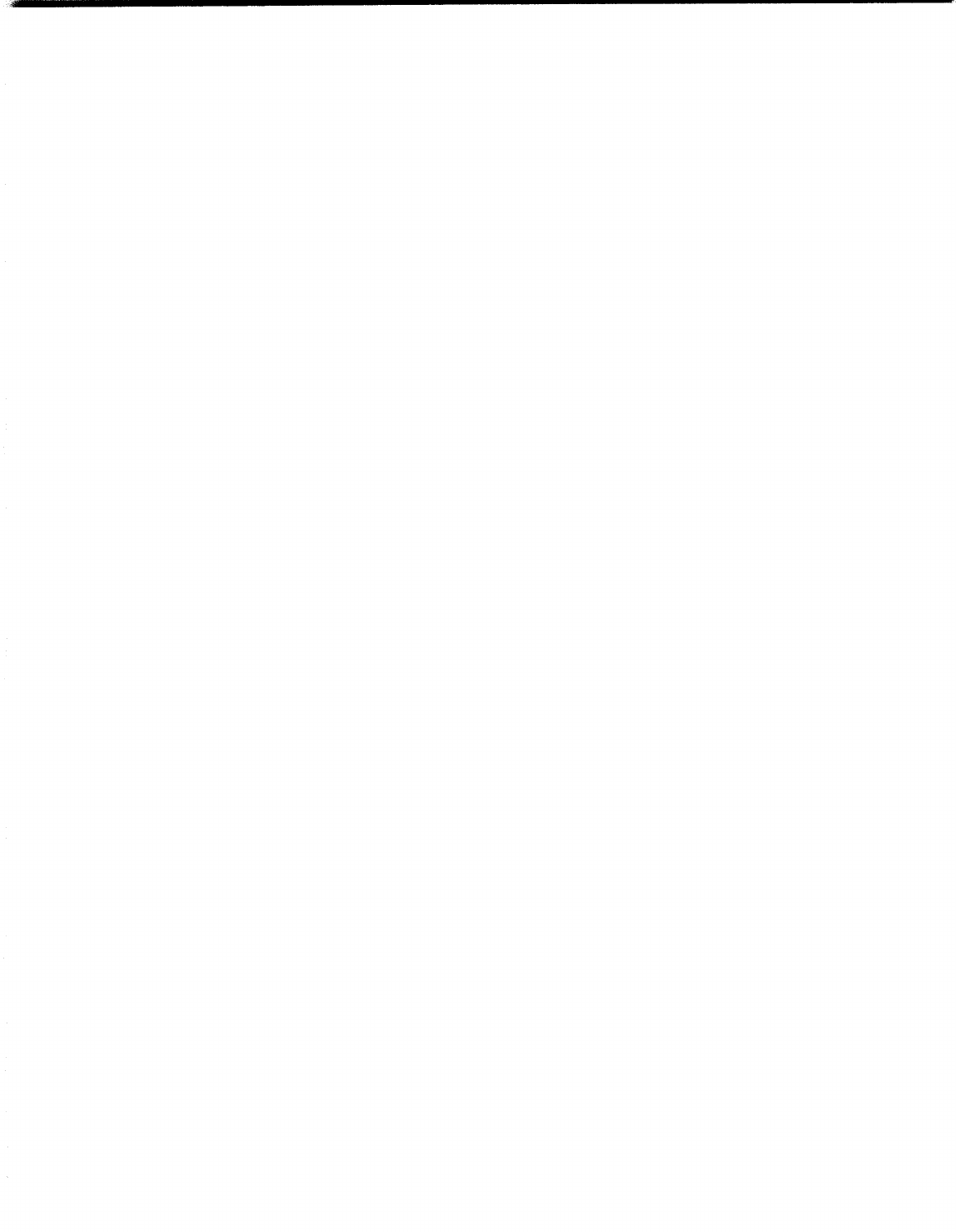ê

-- 132nd District Court--

# **Report of a Request for Hate Crime Findings Pursuant to Texas Code of Criminal Procedure, Article 2.211 From: 05/01/2021; To: 05/31/2021**

Fri Jun 25 15:43:10 CDT 2021

# **From: 05/01/2021; To: 05/31/2021**

Printed: Fri Jun 25 15:43:10 CDT 2021

**No Data Found.**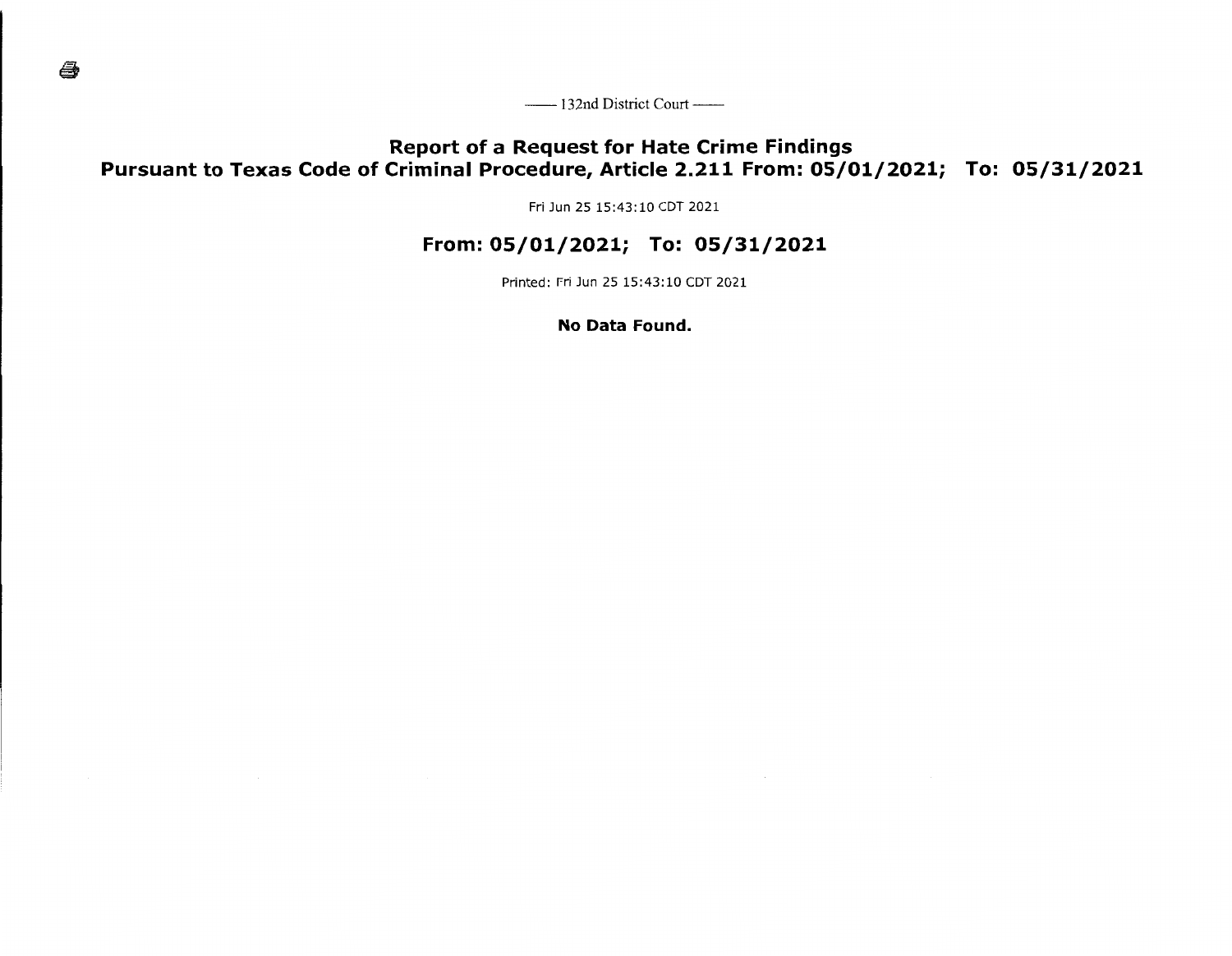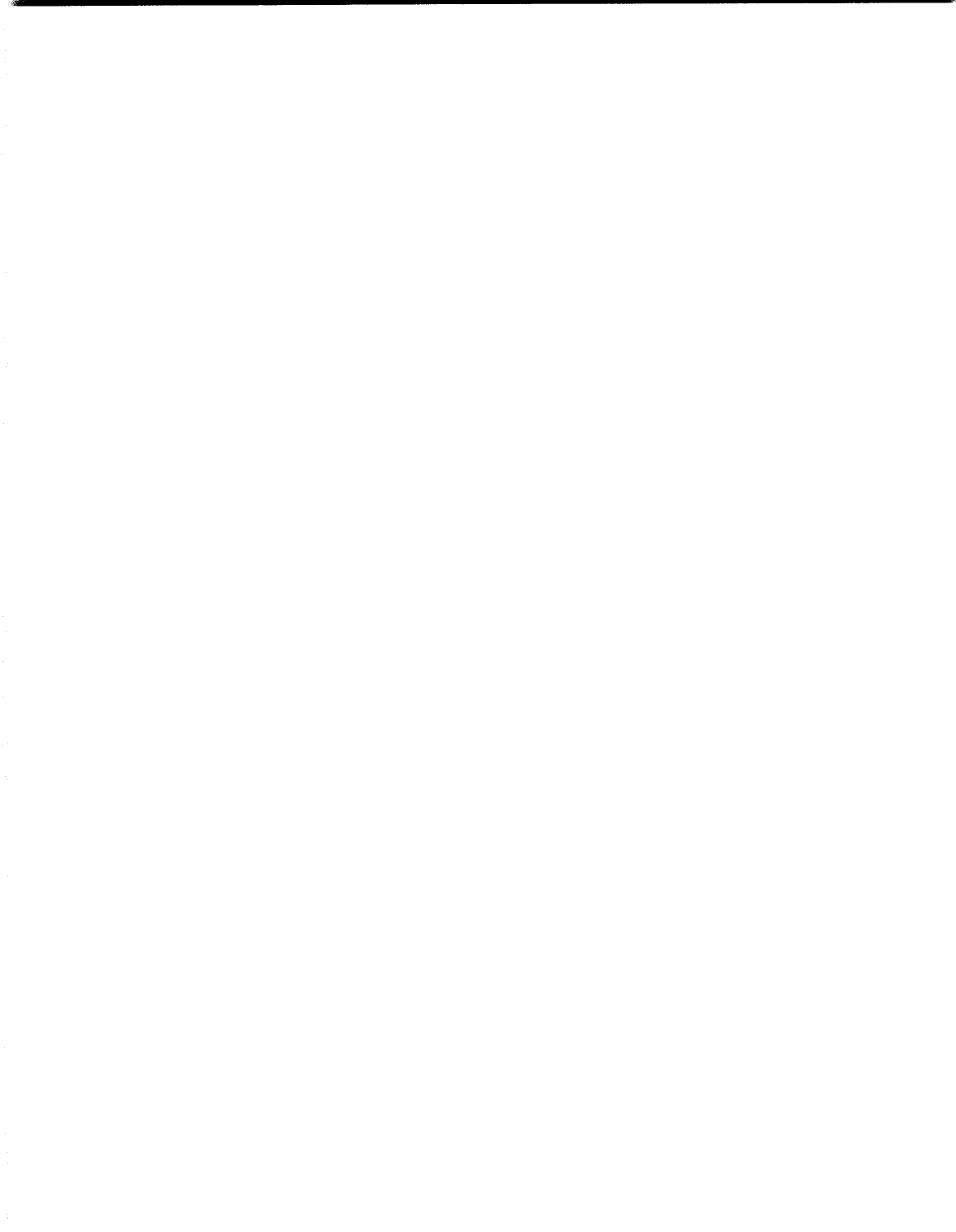#### - 132nd District Court -

# **OCA Monthly Report** - **Civil Cases on Docket From: 05/01/2021; To: 05/31/2021**

Fri Jun 25 15:44:05 CDT 2021

## **From: 05/01/2021; To: 05/31/2021**

Printed: Fri Jun 25 15:44:05 CDT 2021

| <b>CASES ON</b><br><b>DOCKET</b>                                 | <b>INJURY OR</b><br><b>DAMAGE</b><br><b>INVOLVING</b><br><b>MOTOR</b><br><b>VEHICLE</b> | <b>INJURY OR</b><br><b>DAMAGE</b><br>MEDICAL<br><b>MALPRACTICE</b> | <b>INJURY OR</b><br><b>DAMAGE</b><br><b>OTHER</b><br>PROFESSIONAL<br><b>MALPRACTICE</b> | <b>INJURY</b><br>OR<br><b>DAMAGE</b><br><b>PRODUCT</b><br>LIABILITY | INJURY<br>OR<br><b>DAMAGE</b><br><b>OTHER</b><br><b>PRODUCT</b><br><b>LIABILITY</b> | <b>INJURY</b><br>OR<br><b>DAMAGE</b><br><b>OTHER</b> | <b>REAL</b><br><b>PROPERTY</b><br><b>EMINENT</b><br><b>DOMAIN</b> | <b>REAL</b><br><b>PROPERTY</b><br><b>OTHER</b><br><b>REAL</b><br><b>PROPERTY</b> | <b>CONTRACT</b><br>CONSUMER/<br><b>COMMERCIAL</b><br>/DEBT | <b>CONTRACT</b><br><b>OTHER</b> | <b>CIVIL</b><br><b>CASES</b><br><b>RELATING</b><br>то<br>CRIMINAL<br><b>MATTERS</b> | <b>ALL</b><br><b>OTHER</b><br><b>CIVIL</b><br><b>CASES</b> | <b>TAX</b><br><b>CASES</b> | <b>TOTAL</b><br><b>CASES</b> |
|------------------------------------------------------------------|-----------------------------------------------------------------------------------------|--------------------------------------------------------------------|-----------------------------------------------------------------------------------------|---------------------------------------------------------------------|-------------------------------------------------------------------------------------|------------------------------------------------------|-------------------------------------------------------------------|----------------------------------------------------------------------------------|------------------------------------------------------------|---------------------------------|-------------------------------------------------------------------------------------|------------------------------------------------------------|----------------------------|------------------------------|
| 1. CASES<br>PENDING<br><b>FIRST OF</b><br><b>MONTH</b>           | 21                                                                                      | $\mathbf{1}$                                                       | $\mathbf 0$                                                                             | 0                                                                   | 0                                                                                   | 22                                                   | 5                                                                 | 21                                                                               | 119                                                        | 50                              | 96                                                                                  | 121                                                        | 150                        | 606                          |
| a. Active<br>Cases                                               | 21                                                                                      | $\overline{1}$                                                     | 0                                                                                       | 0                                                                   | 0                                                                                   | 22                                                   | $\overline{2}$                                                    | 21                                                                               | 118                                                        | 50                              | 96                                                                                  | 121                                                        | 150                        | 605                          |
| <b>b. Inactive</b><br>Cases                                      | 0                                                                                       | 0                                                                  | $\mathbf 0$                                                                             | 0                                                                   | 0                                                                                   | 0                                                    | 0                                                                 | 0                                                                                | 1                                                          | 0                               | 0                                                                                   | 0                                                          | 0                          | 1                            |
| 2. NEW<br><b>CASES FILED</b>                                     | $\mathbf{1}$                                                                            | 0                                                                  | $\mathbf 0$                                                                             | 0                                                                   | 0                                                                                   | $\overline{2}$                                       | 0                                                                 | 0                                                                                | $\overline{1}$                                             | 0                               | $\overline{1}$                                                                      | 0                                                          | $\mathbf{1}$               | 6                            |
| 3. CASES<br><b>REACTIVATED</b>                                   | 0                                                                                       | 0                                                                  | 0                                                                                       | 0                                                                   | 0                                                                                   | 0                                                    | 0                                                                 | 0                                                                                | 0                                                          | 0                               | 0                                                                                   | 0                                                          | 0                          | 0                            |
| <b>4. ALL OTHER</b><br><b>CASES ADDED</b>                        | $\mathbf 0$                                                                             | $\mathbf 0$                                                        | 0                                                                                       | 0                                                                   | 0                                                                                   | 0                                                    | $\mathbf 0$                                                       | 0                                                                                | 0                                                          | 0                               | 0                                                                                   | 0                                                          | 0                          | 0                            |
| <b>5. TOTAL</b><br><b>CASES ON</b><br><b>DOCKET</b>              | 22                                                                                      | $\mathbf{1}$                                                       | $\mathbf 0$                                                                             | 0                                                                   | $\mathbf 0$                                                                         | 24                                                   | 5                                                                 | 21                                                                               | 119                                                        | 50                              | 97                                                                                  | 121                                                        | 151                        | 611                          |
| <b>6. TOTAL</b><br><b>CASES</b><br><b>DISPOSED</b>               | 0                                                                                       | 0                                                                  | 0                                                                                       | 0                                                                   | $\mathbf 0$                                                                         | 0                                                    | 0                                                                 | 0                                                                                | $\overline{4}$                                             | $\overline{4}$                  | 0                                                                                   | $\overline{2}$                                             | 0                          | 10                           |
| 7. CASES<br><b>PLACED ON</b><br><b>INACTIVE</b><br><b>STATUS</b> | 0                                                                                       | 0                                                                  | $\mathbf 0$                                                                             | 0                                                                   | 0                                                                                   | 0                                                    | 0                                                                 | 0                                                                                | 0                                                          | 0                               | 0                                                                                   | 0                                                          | 0                          | 0                            |
| 8. CASES<br><b>PENDING</b><br><b>END OF</b><br><b>MONTH</b>      | 22                                                                                      | $\mathbf{1}$                                                       | $\mathbf{0}$                                                                            | $\mathbf{o}$                                                        | $\mathbf 0$                                                                         | 24                                                   | 5                                                                 | 21                                                                               | 116                                                        | 46                              | 97                                                                                  | 119                                                        | 151                        | 602                          |
| a. Active<br>Cases                                               | 22                                                                                      | 1                                                                  | 0                                                                                       | $\mathbf 0$                                                         | 0                                                                                   | 24                                                   | 5                                                                 | 21                                                                               | 115                                                        | 46                              | 97                                                                                  | 119                                                        | 151                        | 601                          |
| b. Inactive<br>Cases                                             | 0                                                                                       | 0                                                                  | 0                                                                                       | 0                                                                   | 0                                                                                   | 0                                                    | 0                                                                 | 0                                                                                | 1                                                          | 0                               | 0                                                                                   | 0                                                          | 0                          | 1                            |
| 9. AGE OF<br><b>CASES</b>                                        |                                                                                         | <b>3 MONTHS OR LESS</b>                                            | <b>OVER 3 TO 6 MONTHS</b>                                                               |                                                                     | <b>OVER 6 TO 12</b><br><b>MONTHS</b>                                                |                                                      |                                                                   | <b>OVER 12 TO 18</b><br><b>MONTHS</b>                                            | <b>OVER 18 MONTHS</b>                                      |                                 | <b>TOTAL CASES</b>                                                                  |                                                            |                            |                              |

4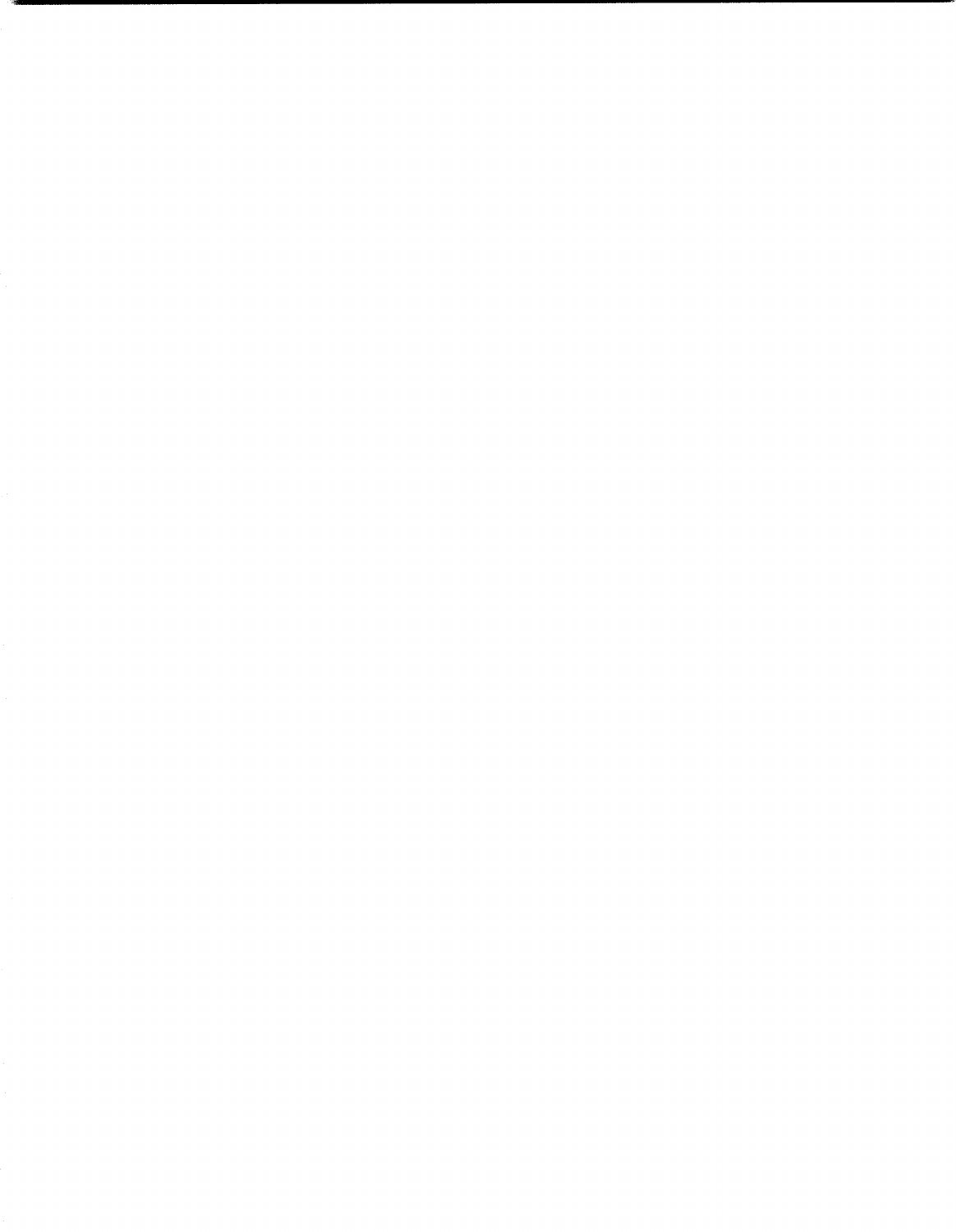| DISPOSED                                                                                                                                                                                 |                 | ___ | <b>The Company of the American Services</b> |                      |    |  |
|------------------------------------------------------------------------------------------------------------------------------------------------------------------------------------------|-----------------|-----|---------------------------------------------|----------------------|----|--|
| The contemporary and contemporary<br><b>NUMBER OF</b><br><b>CASES</b><br>the contract of the contract of the contract of the contract of the contract of the contract of the contract of | _______________ |     |                                             | ____________________ | 10 |  |

J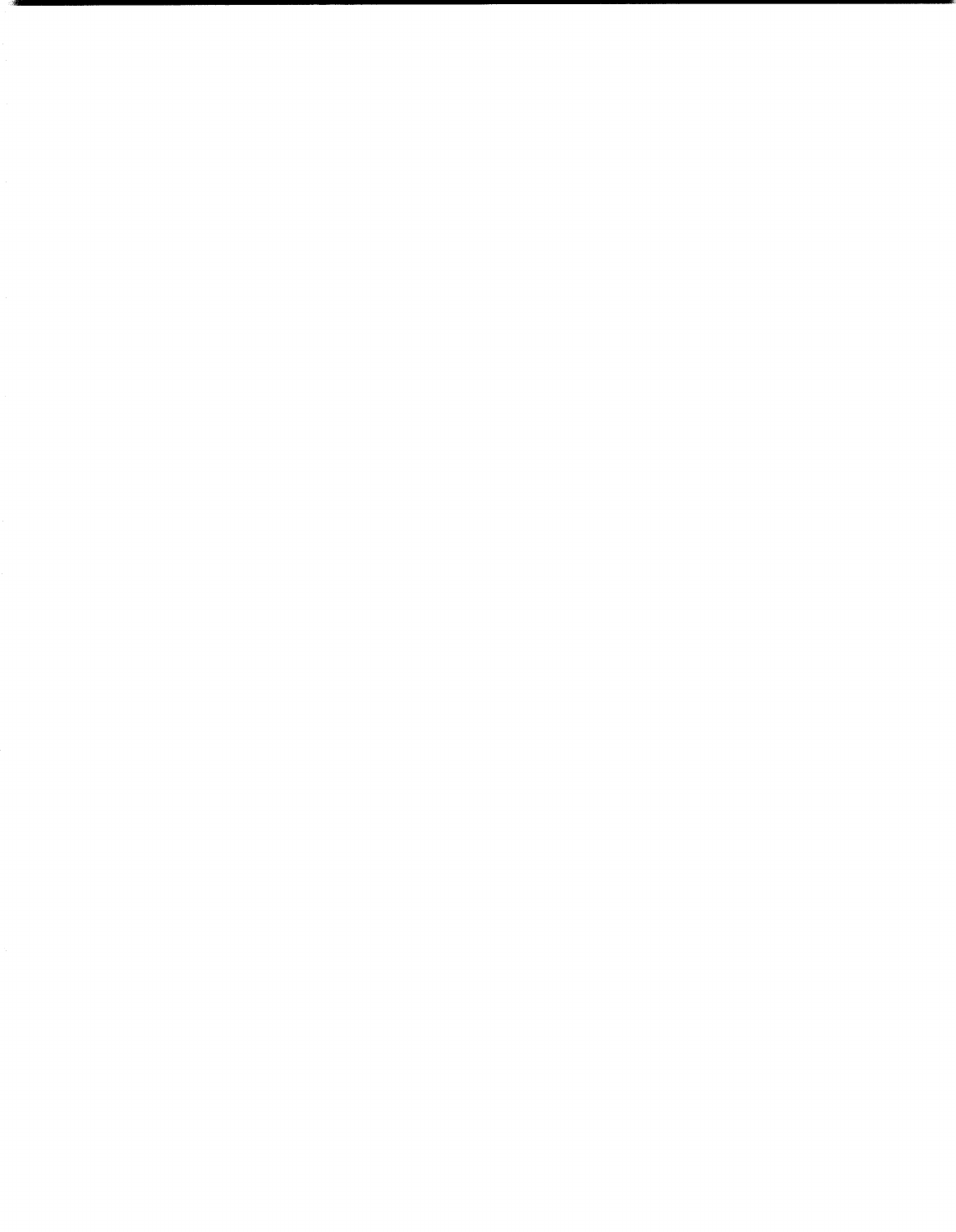#### --------- 132nd District Court -

## OCA Monthly Report - Civil Dispositions From: 05/01/2021; To: 05/31/2021

### Fri Jun 25 15:44:22 CDT 2021

## From: 05/01/2021; To: 05/31/2021

Printed: Fri Jun 25 15:44:22 CDT 2021

| <b>DISPOSITIONS</b>                                                          | <b>INJURY OR</b><br><b>DAMAGE</b><br><b>INVOLVING</b><br><b>MOTOR</b><br><b>VEHICLE</b> | <b>INJURY OR</b><br><b>DAMAGE</b><br><b>MEDICAL</b><br><b>MALPRACTICE</b> | <b>INJURY OR</b><br><b>DAMAGE</b><br><b>OTHER</b><br><b>PROFESSIONAL</b><br><b>MALPRACTICE</b> | <b>INJURY</b><br><b>OR</b><br><b>DAMAGE</b><br><b>PRODUCT</b><br>LIABILITY | INJURY<br>OR<br><b>DAMAGE</b><br><b>OTHER</b><br><b>PRODUCT</b><br><b>LIABILITY</b> | <b>INJURY</b><br><b>OR</b><br><b>DAMAGE</b><br><b>OTHER</b> | <b>REAL</b><br><b>PROPERTY</b><br><b>EMINENT</b><br><b>DOMAIN</b> | <b>REAL</b><br><b>PROPERTY</b><br><b>OTHER</b><br><b>REAL</b><br><b>PROPERTY</b> | <b>CONTRACT</b><br>CONSUMER/<br><b>COMMERCIAL</b><br>/DEBT | <b>CONTRACT</b><br><b>OTHER</b> | <b>CIVIL</b><br><b>CASES</b><br><b>RELATING</b><br>TO<br><b>CRIMINAL</b><br><b>MATTERS</b> | <b>ALL</b><br><b>OTHER</b><br><b>CIVIL</b><br><b>CASES</b> | <b>TAX</b><br><b>CASES</b> | <b>TOTAL</b><br><b>CASES</b> |
|------------------------------------------------------------------------------|-----------------------------------------------------------------------------------------|---------------------------------------------------------------------------|------------------------------------------------------------------------------------------------|----------------------------------------------------------------------------|-------------------------------------------------------------------------------------|-------------------------------------------------------------|-------------------------------------------------------------------|----------------------------------------------------------------------------------|------------------------------------------------------------|---------------------------------|--------------------------------------------------------------------------------------------|------------------------------------------------------------|----------------------------|------------------------------|
| <b>Change of Venue</b><br><b>Transfer</b>                                    | $\mathbf 0$                                                                             | 0                                                                         | 0                                                                                              | 0                                                                          | $\mathbf{o}$                                                                        | 0                                                           | 0                                                                 | 0                                                                                | 0                                                          | 0                               | 0                                                                                          | 0                                                          | 0                          | 0                            |
| <b>Default Judgment</b>                                                      | 0                                                                                       | 0                                                                         | 0                                                                                              | 0                                                                          | 0                                                                                   | 0                                                           | 0                                                                 | 0                                                                                | $\overline{1}$                                             | $\overline{2}$                  | 0                                                                                          | 0                                                          | 0                          | з                            |
| <b>Agreed Judgment</b>                                                       | 0                                                                                       | 0                                                                         | $\mathbf 0$                                                                                    | 0                                                                          | 0                                                                                   | 0                                                           | 0                                                                 | 0                                                                                | 0                                                          | 0                               | 0                                                                                          | 0                                                          | $\Omega$                   | 0                            |
| <b>Summary Judgments</b>                                                     | $\mathbf 0$                                                                             | 0                                                                         | 0                                                                                              | 0                                                                          | 0                                                                                   | 0                                                           | 0                                                                 | 0                                                                                | 0                                                          | 0                               | 0                                                                                          | 0                                                          | $\Omega$                   | 0                            |
| <b>Final Judgments After</b><br>Non-Jury Trial                               | $\mathbf 0$                                                                             | 0                                                                         | 0                                                                                              | 0                                                                          | 0                                                                                   | 0                                                           | $\mathbf 0$                                                       | 0                                                                                | 0                                                          | 0                               | 0                                                                                          | $\overline{2}$                                             | 0                          | $\mathbf{z}$                 |
| <b>Final Judgments By Jury</b><br><b>Verdicts</b>                            | $\mathbf 0$                                                                             | 0                                                                         | $\mathbf 0$                                                                                    | 0                                                                          | $\mathbf 0$                                                                         | 0                                                           | $\mathbf 0$                                                       | 0                                                                                | $\mathbf{0}$                                               | $\circ$                         | $\mathbf 0$                                                                                | 0                                                          | $\mathbf{o}$               | o                            |
| <b>Final Judgments By</b><br><b>Directed Verdicts OR</b><br><b>J.N.O.V.</b>  | 0                                                                                       | 0                                                                         | 0                                                                                              | 0                                                                          | 0                                                                                   | 0                                                           | 0                                                                 | 0                                                                                | 0                                                          | 0                               | 0                                                                                          | 0                                                          | 0                          | 0                            |
| <b>Cases Dismissed For</b><br><b>Want of Prosecution</b>                     | $\mathbf 0$                                                                             | 0                                                                         | $\mathbf 0$                                                                                    | 0                                                                          | 0                                                                                   | 0                                                           | 0                                                                 | 0                                                                                | 0                                                          | 0                               | $\mathsf{o}$                                                                               | 0                                                          | 0                          | 0                            |
| <b>Cases Non-Suited or</b><br><b>Dismissed by Plaintiff</b>                  | 0                                                                                       | 0                                                                         | 0                                                                                              | 0                                                                          | $\Omega$                                                                            | 0                                                           | 0                                                                 | 0                                                                                | 3                                                          | $\overline{2}$                  | $\mathsf{o}$                                                                               | 0                                                          | 0                          | 5                            |
| <b>All Other Dispositions</b>                                                | $\mathbf 0$                                                                             | 0                                                                         | 0                                                                                              | 0                                                                          | $\circ$                                                                             | $\Omega$                                                    | $\mathbf 0$                                                       | 0                                                                                | 0                                                          | $\mathbf 0$                     | $\mathbf 0$                                                                                | $\mathbf 0$                                                | $\Omega$                   | o                            |
| <b>20. TOTAL CASES</b><br><b>DISPOSED</b>                                    | 0                                                                                       | 0                                                                         | 0                                                                                              | 0                                                                          | 0                                                                                   | 0                                                           | 0                                                                 | 0                                                                                | $\overline{4}$                                             | $\overline{\mathbf{4}}$         | $\mathsf{o}$                                                                               | $\overline{\mathbf{z}}$                                    | $\mathbf 0$                | 10                           |
| <b>ADDITIONAL COURT</b><br><b>ACTIVITY</b>                                   |                                                                                         |                                                                           |                                                                                                |                                                                            |                                                                                     |                                                             |                                                                   |                                                                                  |                                                            |                                 |                                                                                            |                                                            |                            |                              |
| 21. CASES IN WHICH<br><b>JURY SELECTED</b>                                   | 0                                                                                       | <b>DECLARED</b>                                                           | 22. CASES IN WHICH MISTRIAL                                                                    | 0                                                                          | 23. INJUNCTION OR<br><b>SHOW CAUSE</b><br><b>ORDER ISSUED</b>                       |                                                             | $\mathsf{o}\,$                                                    |                                                                                  |                                                            |                                 |                                                                                            |                                                            |                            |                              |
| <b>26. CASES IN WHICH</b><br>PLAINTIFF/PETITIONER<br><b>REPRESENTED SELF</b> | 0                                                                                       |                                                                           |                                                                                                |                                                                            |                                                                                     |                                                             |                                                                   |                                                                                  |                                                            |                                 |                                                                                            |                                                            |                            |                              |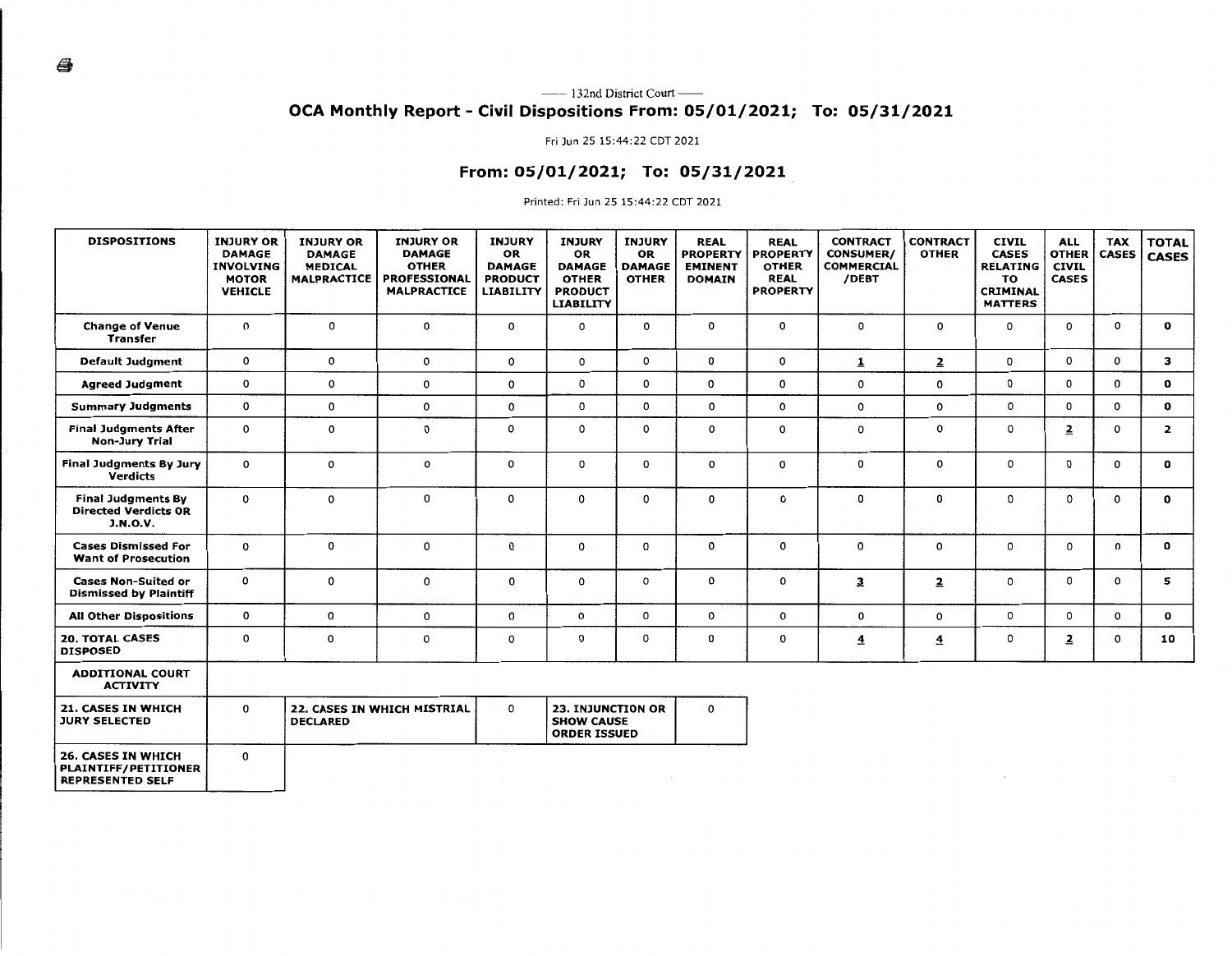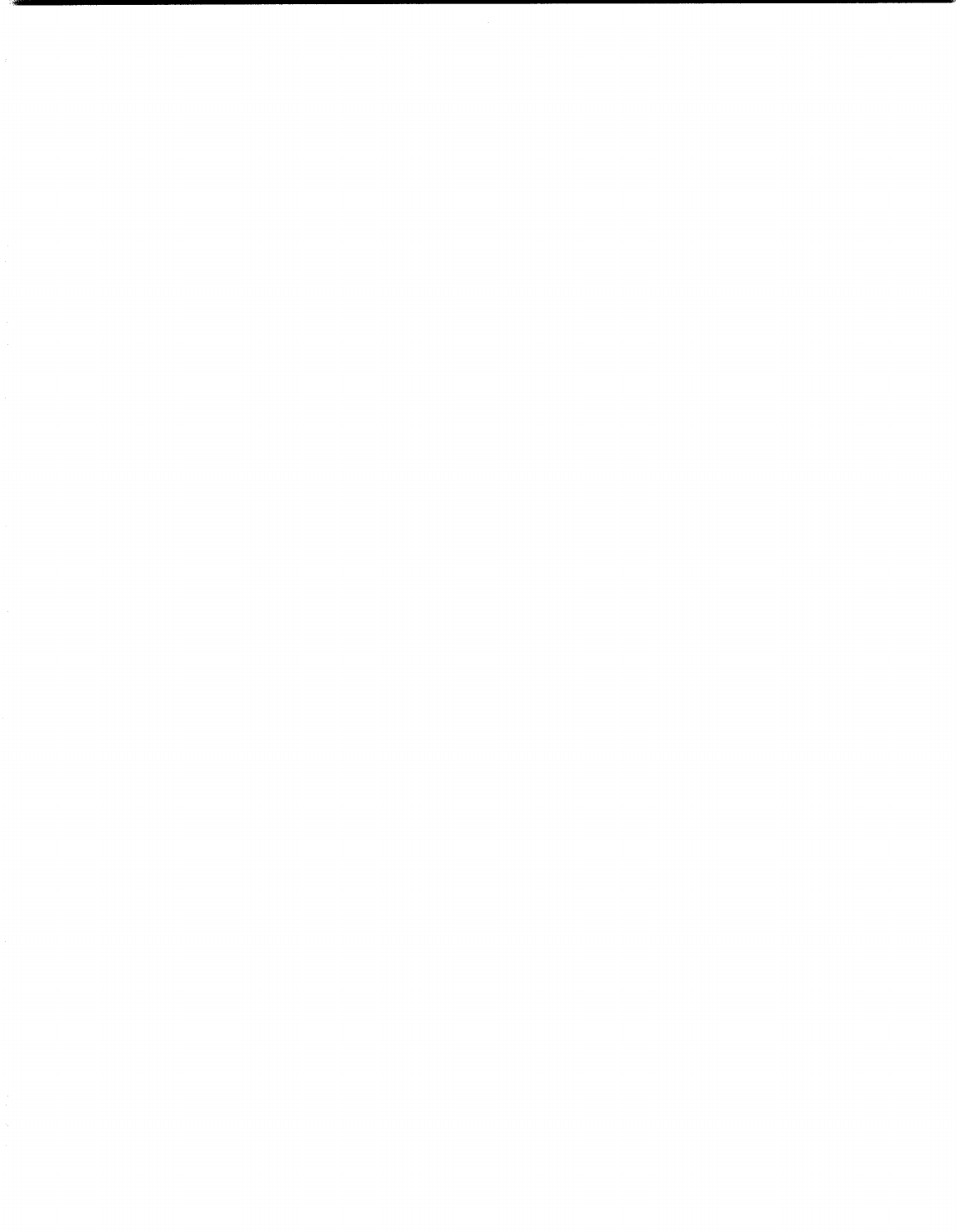### —— 132nd District Court -**OCA Monthly Report** - **Family Cases on Docket From: 05/01/2021; To: 05/31/2021**

Fri Jun 25 15:45:07 CDT 2021

## **From: 05/01/2021; To: 05/31/2021**

Printed: Fri Jun 25 15:45:07 CDT 2021

| <b>CASES ON</b><br><b>DOCKET</b>                                 | <b>Divorce</b><br>with<br>Children | <b>Divorce</b><br><b>No</b><br>Children | Parent-<br>Child<br>No<br><b>Divorce</b> | Child<br>Protective<br><b>Services</b> | Termination<br>of Parental<br><b>Rights</b> | Adoption | <b>Protective</b><br><b>Orders No</b><br><b>Divorce</b> | Title IV-<br>D<br>Paternity | Title<br>IV-D<br>Support<br>Order | Title<br>IV-D<br><b>UIFSA</b> | All<br>Other<br>Family<br>Law<br>Cases | Post-Judg<br><b>Action:</b><br>Modification<br>Custody | Post-Judg<br>Action:<br>Modification<br>Other | Post-Judg<br>Action:<br>Enforcement | Post-<br>Judg<br>Action:<br>Title<br>IV-D | <b>TOTAL</b><br><b>CASES</b> |
|------------------------------------------------------------------|------------------------------------|-----------------------------------------|------------------------------------------|----------------------------------------|---------------------------------------------|----------|---------------------------------------------------------|-----------------------------|-----------------------------------|-------------------------------|----------------------------------------|--------------------------------------------------------|-----------------------------------------------|-------------------------------------|-------------------------------------------|------------------------------|
| 1. CASES<br><b>PENDING</b><br><b>FIRST OF</b><br><b>MONTH</b>    | 50                                 | 56                                      | 33                                       | 35                                     | 10                                          | 11       | 6                                                       | 6                           | 48                                | $\mathbf{1}$                  | 31                                     | 35                                                     | 112                                           | 46                                  | 95                                        | 575                          |
| a. Active<br>Cases                                               | 50                                 | 56                                      | 33                                       | 35                                     | 10                                          | 11       | $\underline{6}$                                         | <u>6</u>                    | 46                                | $\overline{1}$                | 31                                     | 35                                                     | 110                                           | <u>46</u>                           | 91                                        | 567                          |
| b. Inactive<br>Cases                                             | 0                                  | 0                                       | 0                                        | 0                                      | 0                                           | 0        | 0                                                       | 0                           | $\overline{a}$                    | 0                             | 0                                      | 0                                                      | $\overline{2}$                                | 0                                   | 4                                         | 8                            |
| 2. NEW<br><b>CASES FILED</b>                                     | $\mathbf{3}$                       | $\mathbf{1}$                            | $\overline{\mathbf{1}}$                  | $\mathbf 0$                            | $\overline{2}$                              | 0        | $\overline{2}$                                          | 0                           | 0                                 | 0                             | 0                                      | $\overline{2}$                                         | $\overline{\mathbf{4}}$                       | 0                                   | $\mathbf 0$                               | 15                           |
| 3. CASES<br><b>REACTIVATED</b>                                   | 0                                  | 0                                       | 0                                        | 0                                      | 0                                           | 0        | 0                                                       | 0                           | 0                                 | 0                             | 0                                      | 0                                                      | 0                                             | 0                                   | 1                                         | $\mathbf{1}$                 |
| <b>4. ALL OTHER</b><br><b>CASES ADDED</b>                        | 0                                  | $\mathbf{o}$                            | 0                                        | 0                                      | 0                                           | 0        | 0                                                       | 0                           | 0                                 | 0                             | 0                                      | 0                                                      | 0                                             | 0                                   | 0                                         | 0                            |
| 5. TOTAL<br><b>CASES ON</b><br><b>DOCKET</b>                     | 53                                 | 57                                      | 34                                       | 35                                     | 12                                          | 11       | 8                                                       | 6                           | 46                                | $\mathbf{1}$                  | 31                                     | 37                                                     | 114                                           | 46                                  | 92                                        | 583                          |
| <b>6. TOTAL</b><br><b>CASES</b><br><b>DISPOSED</b>               | 0                                  | $\mathbf{1}$                            | 0                                        | 0                                      | $\mathbf{o}$                                | 0        | 0                                                       | 0                           | $\overline{2}$                    | o                             | 0                                      | 0                                                      | $\mathbf{Z}$                                  | 0                                   | 4                                         | 17                           |
| 7. CASES<br><b>PLACED ON</b><br><b>INACTIVE</b><br><b>STATUS</b> | 0                                  | 0                                       | 0                                        | 0                                      | 0                                           | 0        | 1                                                       | 0                           | 0                                 | 0                             | 0                                      | 0                                                      | 0                                             | 0                                   | 0                                         | $\mathbf{1}$                 |
| 8. CASES<br><b>PENDING</b><br><b>END OF</b><br><b>MONTH</b>      | 53                                 | 56                                      | 34                                       | 35                                     | 12                                          | 11       | 8                                                       | 6                           | 43                                | 1                             | 31                                     | 37                                                     | 109                                           | 46                                  | 91                                        | 573                          |
| a. Active<br>Cases                                               | 53                                 | 56                                      | 34                                       | 35                                     | 12                                          | 11       | $\overline{\mathbf{z}}$                                 | 6                           | 41                                | 1                             | 31                                     | 37                                                     | 107                                           | 46                                  | 88                                        | 565                          |
| b. Inactive<br>Cases                                             | 0                                  | $\mathbf 0$                             | 0                                        | 0                                      | 0                                           | 0        | $\mathbf{1}$                                            | 0                           | $\overline{2}$                    | 0                             | 0                                      | 0                                                      | $\mathbf{2}$                                  | 0                                   | з                                         | 8                            |
| 9. AGE OF<br><b>CASES</b><br><b>DISPOSED</b>                     |                                    | <b>3 MONTHS OR</b><br><b>LESS</b>       |                                          | <b>OVER 3 TO 6</b><br><b>MONTHS</b>    | <b>OVER 6 TO 12</b><br><b>MONTHS</b>        |          | <b>OVER 12 TO 18</b><br><b>MONTHS</b>                   |                             | OVER 18<br><b>MONTHS</b>          |                               |                                        | <b>TOTAL CASES</b>                                     |                                               |                                     |                                           |                              |
| <b>NUMBER OF</b>                                                 |                                    | 11                                      |                                          | 4                                      | 0                                           |          | $\mathbf{o}$                                            |                             | $\mathbf{2}$                      |                               |                                        | 17                                                     |                                               |                                     |                                           |                              |

4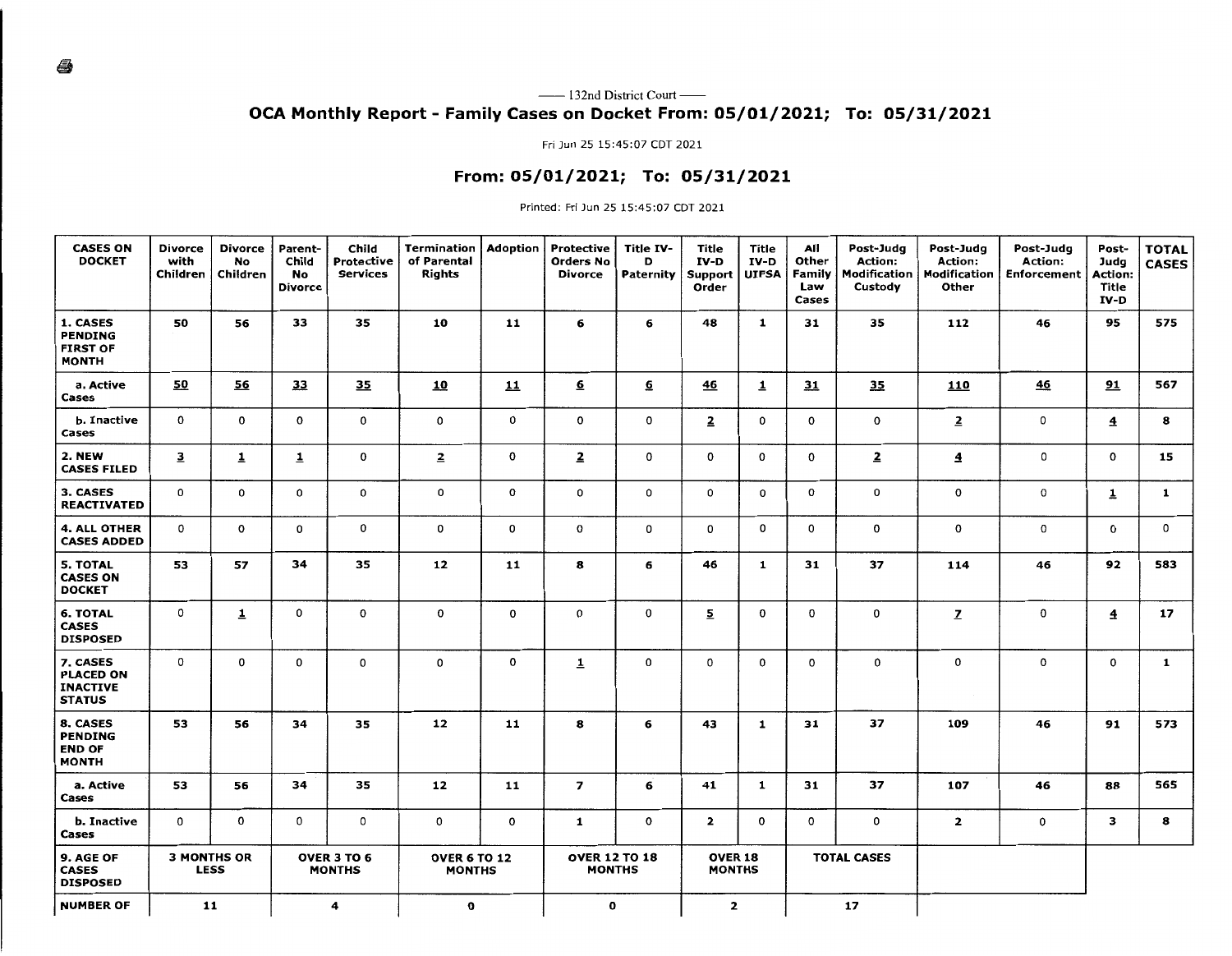$\label{eq:2.1} \frac{1}{\sqrt{2}}\int_{\mathbb{R}^3}\frac{1}{\sqrt{2}}\left(\frac{1}{\sqrt{2}}\right)^2\frac{1}{\sqrt{2}}\left(\frac{1}{\sqrt{2}}\right)^2\frac{1}{\sqrt{2}}\left(\frac{1}{\sqrt{2}}\right)^2\frac{1}{\sqrt{2}}\left(\frac{1}{\sqrt{2}}\right)^2.$  $\label{eq:2.1} \frac{1}{\sqrt{2}}\left(\frac{1}{\sqrt{2}}\right)^{2} \left(\frac{1}{\sqrt{2}}\right)^{2} \left(\frac{1}{\sqrt{2}}\right)^{2} \left(\frac{1}{\sqrt{2}}\right)^{2} \left(\frac{1}{\sqrt{2}}\right)^{2} \left(\frac{1}{\sqrt{2}}\right)^{2} \left(\frac{1}{\sqrt{2}}\right)^{2} \left(\frac{1}{\sqrt{2}}\right)^{2} \left(\frac{1}{\sqrt{2}}\right)^{2} \left(\frac{1}{\sqrt{2}}\right)^{2} \left(\frac{1}{\sqrt{2}}\right)^{2} \left(\$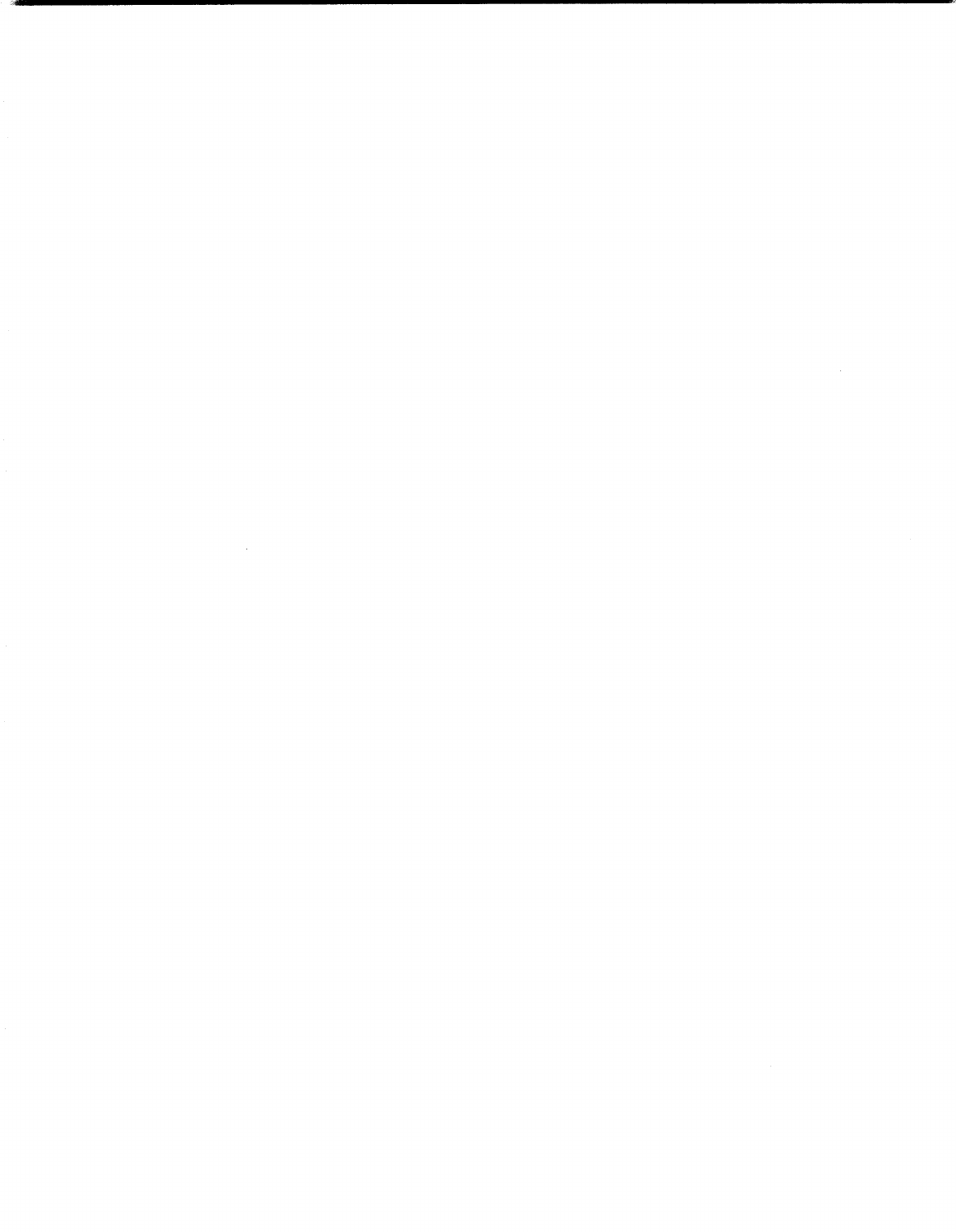CASES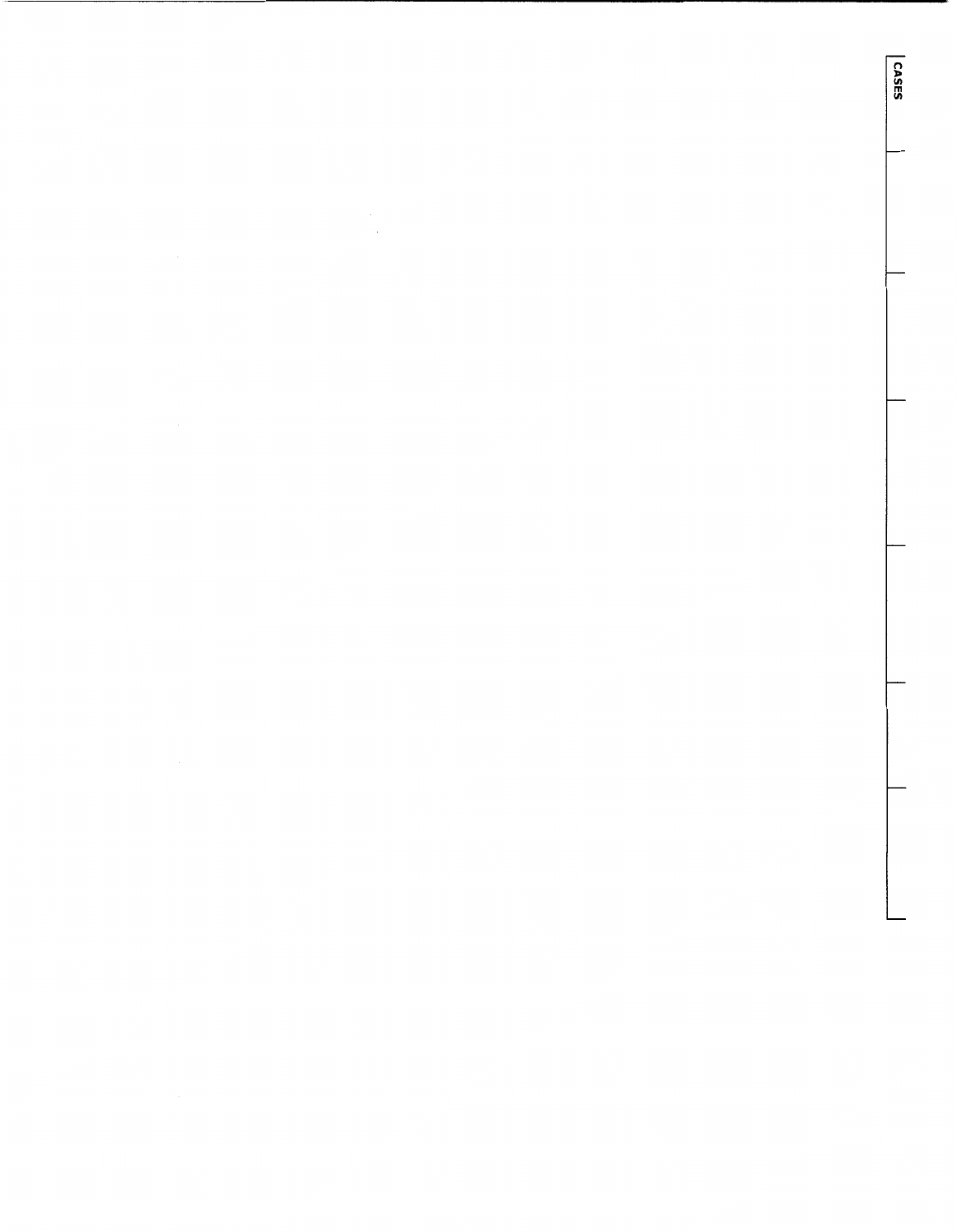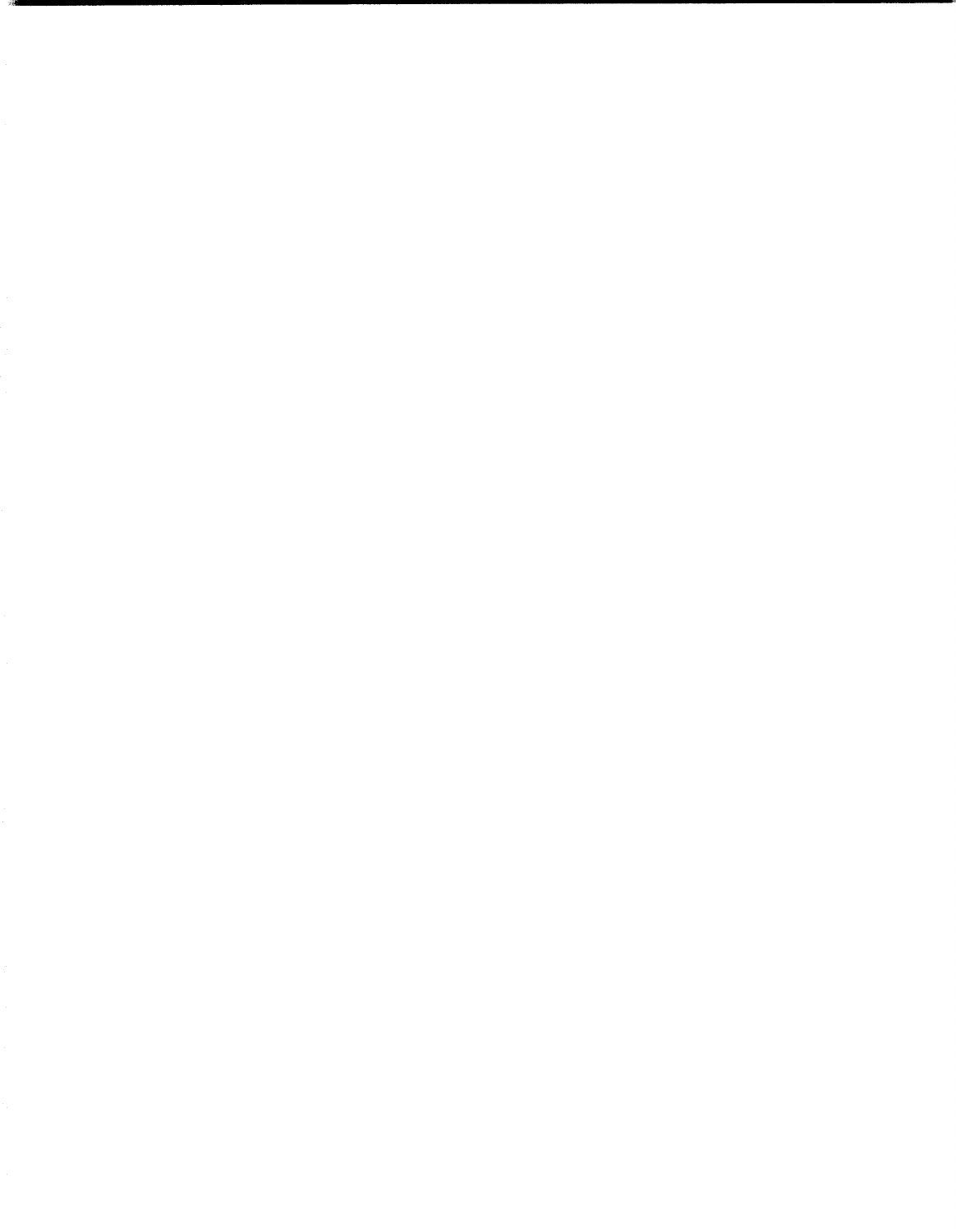#### —— 132nd District Court -

## **OCA Monthly Report - Family Dispositions From: 05/01/2021; To: 05/31/2021**

### Fri Jun 25 15:45:20 CDT 2021

## **From: 05/01/2021; To: 05/31/2021**

### Printed: Fri Jun 25 15:45:20 CDT 2021

| <b>DISPOSITIONS</b>                                                                 | <b>Divorce</b><br>with<br>Children | <b>Divorce</b><br><b>No</b><br>Children | Parent-<br>Child<br><b>No</b><br><b>Divorce</b> | Child<br>Protective<br><b>Services</b> | <b>Termination</b><br>of Parental<br>Rights                   | <b>Adoption</b> | Protective<br><b>Orders No</b><br><b>Divorce</b> | Title IV-<br>D<br>Paternity | <b>Title</b><br>IV-D<br>Support<br>Order | <b>Title</b><br>IV-D<br><b>UIFSA</b> | All<br>Other<br>Family<br>Law<br>Cases | Post-Judg<br><b>Action:</b><br>Modification<br>Custody | Post-Judg<br>Action:<br>Modification<br>Other | Post-Judg<br><b>Action:</b><br><b>Enforcement</b> | Post-<br>Judg<br><b>Action:</b><br>Title<br>$IV-D$ | <b>TOTAL</b>   |
|-------------------------------------------------------------------------------------|------------------------------------|-----------------------------------------|-------------------------------------------------|----------------------------------------|---------------------------------------------------------------|-----------------|--------------------------------------------------|-----------------------------|------------------------------------------|--------------------------------------|----------------------------------------|--------------------------------------------------------|-----------------------------------------------|---------------------------------------------------|----------------------------------------------------|----------------|
| <b>Change of Venue</b><br>Transfer                                                  | $\mathbf 0$                        | 0                                       | 0                                               | 0                                      | 0                                                             | 0               | 0                                                | 0                           | 0                                        | $\circ$                              | $\circ$                                | $\mathsf{o}$                                           | 0                                             | 0                                                 | $\overline{\mathbf{1}}$                            | 1              |
| <b>Default Judgment</b>                                                             | 0                                  | 0                                       | $\mathsf{o}\,$                                  | 0                                      | 0                                                             | 0               | 0                                                | 0                           | 0                                        | 0                                    | $\mathbf{O}$                           | 0                                                      | 0                                             | 0                                                 | 0                                                  | 0              |
| <b>Agreed Judgment</b>                                                              | 0                                  | 0                                       | 0                                               | 0                                      | 0                                                             | 0               | 0                                                | 0                           | $\overline{2}$                           | 0                                    | $\mathbf{0}$                           | 0                                                      | $\overline{\mathbf{3}}$                       | 0                                                 | $\overline{\mathbf{3}}$                            | 8              |
| <b>Summary Judgments</b>                                                            | 0                                  | 0                                       | 0                                               | 0                                      | 0                                                             | 0               | 0                                                | 0                           | 0                                        | $\mathbf 0$                          | $\bf{0}$                               | 0                                                      | 0                                             | 0                                                 | 0                                                  | 0              |
| <b>Final Judgments After</b><br><b>Non-Jury Trial</b>                               | 0                                  | 0                                       | $\mathbf 0$                                     | $\mathbf 0$                            | 0                                                             | 0               | 0                                                | 0                           | 0                                        | $\mathsf{o}\,$                       | $\mathbf 0$                            | 0                                                      | 0                                             | 0                                                 | 0                                                  | 0              |
| <b>Final Judgments By Jury</b><br><b>Verdicts</b>                                   | 0                                  | 0                                       | $\mathsf{o}$                                    | $\circ$                                | $\mathsf{o}\,$                                                | $\mathbf 0$     | 0                                                | 0                           | 0                                        | $\mathsf{o}$                         | $\mathbf 0$                            | 0                                                      | 0                                             | 0                                                 | 0                                                  | 0              |
| <b>Final Judgments By</b><br><b>Directed Verdicts OR</b><br><b>J.N.O.V.</b>         | 0                                  | 0                                       | 0                                               | $\mathbf 0$                            | $\mathsf{o}\,$                                                | 0               | 0                                                | 0                           | 0                                        | 0                                    | $\circ$                                | o                                                      | 0                                             | 0                                                 | $\Omega$                                           | $\mathbf{o}$   |
| <b>Cases Dismissed For</b><br><b>Want of Prosecution</b>                            | 0                                  | $\overline{\mathbf{1}}$                 | $\circ$                                         | 0                                      | 0                                                             | $\mathbf 0$     | 0                                                | 0                           | 0                                        | $\mathsf{o}$                         | 0                                      | 0                                                      | 0                                             | 0                                                 | 0                                                  | $\mathbf{1}$   |
| <b>Cases Non-Suited or</b><br><b>Dismissed by Plaintiff</b>                         | 0                                  | 0                                       | 0                                               | $\mathbf 0$                            | 0                                                             | $\mathbf 0$     | 0                                                | 0                           | 3                                        | $\mathsf{o}$                         | 0                                      | $\mathsf{o}$                                           | $\overline{2}$                                | 0                                                 | 0                                                  | 5              |
| <b>All Other Dispositions</b>                                                       | 0                                  | 0                                       | 0                                               | $\mathsf{o}$                           | 0                                                             | $\mathsf{o}\,$  | 0                                                | 0                           | 0                                        | 0                                    | $\circ$                                | 0                                                      | $\overline{2}$                                | 0                                                 | $\bf{0}$                                           | $\overline{2}$ |
| <b>20. TOTAL CASES</b><br><b>DISPOSED</b>                                           | 0                                  | $\overline{1}$                          | 0                                               | $\circ$                                | $\mathbf{o}$                                                  | 0               | 0                                                | 0                           | 5                                        | 0                                    | $\mathbf 0$                            | o                                                      | $\mathbf{Z}$                                  | 0                                                 | $\overline{4}$                                     | 17             |
| <b>ADDITIONAL COURT</b><br><b>ACTIVITY</b>                                          |                                    |                                         |                                                 |                                        |                                                               |                 |                                                  |                             |                                          |                                      |                                        |                                                        |                                               |                                                   |                                                    |                |
| 21. CASES IN WHICH<br><b>JURY SELECTED</b>                                          | 0                                  | 22. CASES IN<br><b>DECLARED</b>         | <b>WHICH MISTRIAL</b>                           | 0                                      | 23. INJUNCTION OR<br><b>SHOW CAUSE ORDER</b><br><b>ISSUED</b> |                 | 0                                                |                             |                                          |                                      |                                        |                                                        |                                               |                                                   |                                                    |                |
| <b>24. PROTECTIVE</b><br><b>ORDERS SIGNED</b>                                       | 0                                  |                                         |                                                 |                                        |                                                               |                 |                                                  |                             |                                          |                                      |                                        |                                                        |                                               |                                                   |                                                    |                |
| 25. CASES SET FOR<br><b>REVIEW</b>                                                  | $\mathbf 0$                        |                                         |                                                 |                                        |                                                               |                 |                                                  |                             |                                          |                                      |                                        |                                                        |                                               |                                                   |                                                    |                |
| <b>26. CASES IN WHICH</b><br><b>PLAINTIFF/PETITIONER</b><br><b>REPRESENTED SELF</b> | $\overline{\mathbf{1}}$            |                                         |                                                 |                                        |                                                               |                 |                                                  |                             |                                          |                                      |                                        |                                                        |                                               |                                                   |                                                    |                |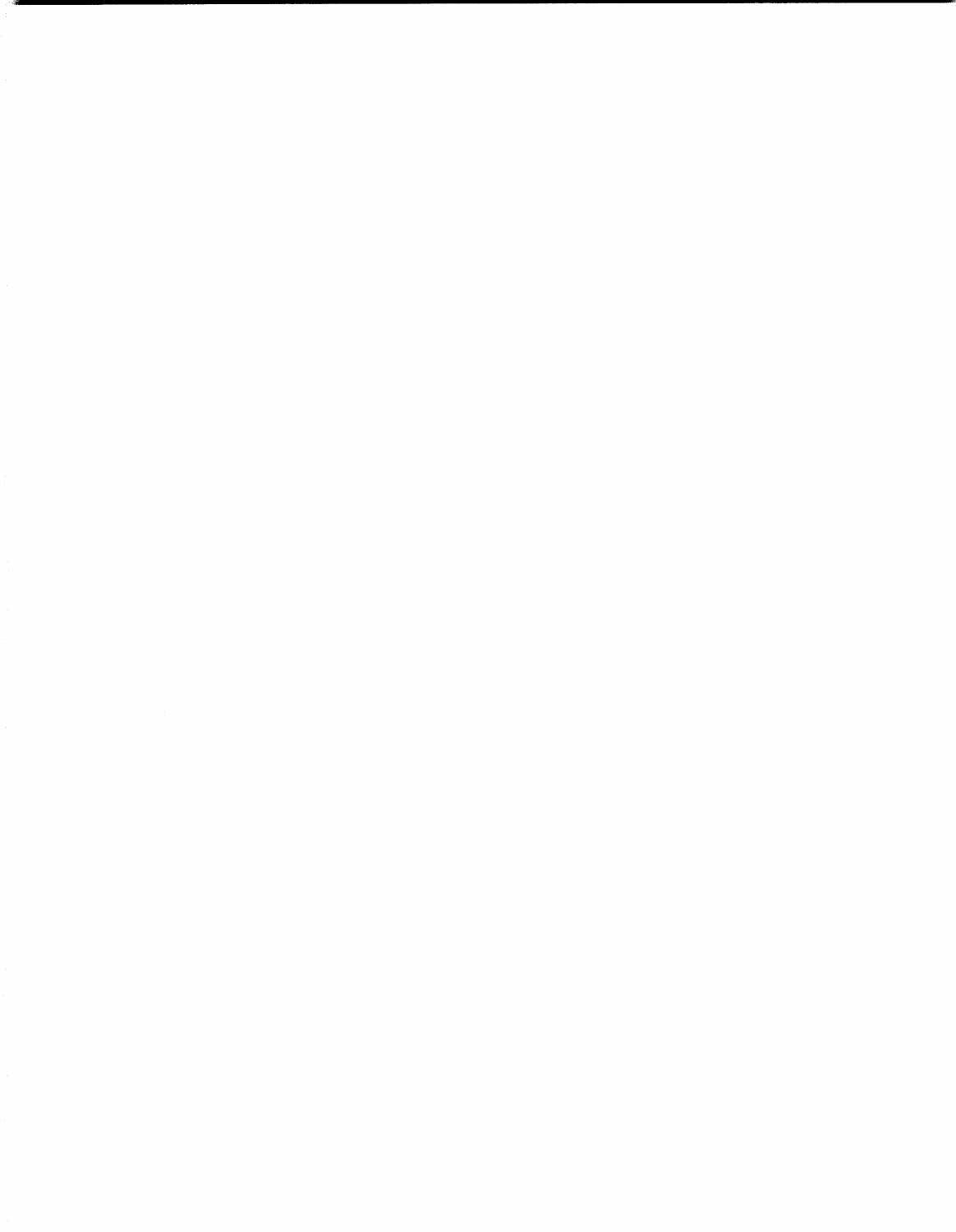### - 132nd District Court-**OCA Monthly Report** - **Juvenile Cases on Docket From: 05/01/2021; To: 05/31/2021**

### Fri Jun 25 15:45:57 CDT 2021

### **From: 05/01/2021; To: 05/31/2021**

#### Printed: Fri Jun 25 15:45:57 CDT 2021

| <b>CASES ON DOCKET</b>                                                                                   | C.I.N.S.     | CAPITAL<br><b>MURDER</b>   | <b>MURDER OR</b><br><b>MANSLAUGHTER</b> | <b>OTHER</b><br><b>HOMICIDES</b> | AGG<br><b>ASSAULT</b><br>OR<br><b>ATTEMPTED</b><br><b>MURDER</b> | <b>ASSAULT</b> | <b>INDECENCY</b><br>OR SEXUAL<br><b>ASSAULT</b><br>OF A CHILD | <b>ROBBERY</b> | <b>BURGLARY THEFT</b> |              | <b>AUTOMOBILE</b><br><b>THEFT</b> | <b>FELONY</b><br><b>DRUG</b><br><b>OFFENSES</b> | <b>MISDEMEANOR</b><br><b>DRUG</b><br><b>OFFENSES</b> | <b>D.W.I.</b> | <b>CONTEMPT</b><br>OF COURT | <b>ALL</b><br><b>OTHER</b><br><b>OFFENSES</b> | <b>TOTAL</b><br><b>CASES</b> | <b>FELONI</b> |
|----------------------------------------------------------------------------------------------------------|--------------|----------------------------|-----------------------------------------|----------------------------------|------------------------------------------------------------------|----------------|---------------------------------------------------------------|----------------|-----------------------|--------------|-----------------------------------|-------------------------------------------------|------------------------------------------------------|---------------|-----------------------------|-----------------------------------------------|------------------------------|---------------|
| <b>1. CASES PENDING</b><br><b>FIRST OF MONTH</b>                                                         | 0            | 0                          | 0                                       | $\mathbf 0$                      | 0                                                                | 0              | $\mathbf 0$                                                   | $\mathbf{o}$   | 1                     | $\mathbf 0$  | $\circ$                           | 0                                               | $^{\circ}$                                           | $\mathbf 0$   | $\mathbf 0$                 | $\mathbf 0$                                   | 1                            | 1             |
| a. Active Cases                                                                                          | 0            | $\mathbf 0$                | 0                                       | $\mathbf 0$                      | $\mathbf 0$                                                      | 0              | $\mathbf 0$                                                   | $\mathbf 0$    | $\mathbf{1}$          | 0            | $\mathbf 0$                       | 0                                               | 0                                                    | $\circ$       | $\mathbf{o}$                | $\mathbf{o}$                                  | 1                            | $\mathbf{1}$  |
| <b>b. Inactive Cases</b>                                                                                 | $\mathbf{o}$ | $\mathbf 0$                | 0                                       | $\mathbf 0$                      | 0                                                                | $^{\circ}$     | 0                                                             | $\mathbf{o}$   | $\circ$               | $\mathbf{o}$ | $\mathbf 0$                       | $^{\circ}$                                      | 0                                                    | $\mathbf 0$   | $\mathbf{o}$                | $\mathbf{o}$                                  | $\Omega$                     | $\mathbf{o}$  |
| 2. NEW PETITIONS<br><b>FOR ADJUDICATION</b><br><b>FILED</b>                                              | 0            | 0                          | 0                                       | $\mathbf 0$                      | $\mathbf{o}$                                                     | 0              | $^{\circ}$                                                    | $^{\circ}$     | $\mathbf{o}$          | 0            | $\mathsf{o}$                      | $^{\circ}$                                      | 0                                                    | $\mathbf 0$   | 0                           | 0                                             | 0                            | $\mathbf o$   |
| 3. NEW<br>PETITIONS/MOTIONS<br><b>FILED FOR TRANSFER</b><br>TO ADULT CRIMINAL<br><b>COURT</b>            | $\mathbf 0$  | $\mathbf 0$                | 0                                       | $\mathbf 0$                      | $\mathbf{o}$                                                     | $\mathbf 0$    | 0                                                             | $\mathbf 0$    | $\mathbf{0}$          | $\mathbf 0$  | $\mathbf 0$                       | $^{\circ}$                                      | 0                                                    | $^{\circ}$    | $\mathbf 0$                 | $\mathbf 0$                                   | 0                            | o             |
| 4. MOTIONS TO<br><b>MODIFY</b><br><b>DISPOSITION, TO</b><br><b>ENFORCE OR TO</b><br><b>PROCEED FILED</b> | $\mathbf 0$  | $\mathbf 0$                | 0                                       | $\mathbf 0$                      | 0                                                                | $\mathbf 0$    | 0                                                             | 0              | 0                     | 0            | $\mathbf 0$                       | 0                                               | $\mathbf 0$                                          | $^{\circ}$    | 0                           | $\mathbf{o}$                                  | 0                            | $\mathbf{o}$  |
| 5. CASES<br><b>REACTIVATED</b>                                                                           | $\mathbf{o}$ | 0                          | 0                                       | $^{\circ}$                       | o                                                                | 0              | 0                                                             | $^{\circ}$     | 0                     | 0            | $\mathbf 0$                       | 0                                               | 0                                                    | $^{\circ}$    | $^{\circ}$                  | $\mathbf 0$                                   | 0                            | $\mathbf{o}$  |
| <b>6. ALL OTHER CASES</b><br><b>ADDED</b>                                                                | 0            | $\circ$                    | 0                                       | $\mathbf 0$                      | 0                                                                | $^{\circ}$     | 0                                                             | 0              | 0                     | 0            | $\mathbf 0$                       | 0                                               | 0                                                    | $\mathbf 0$   | 0                           | $\mathbf 0$                                   | 0                            | $\mathbf{o}$  |
| 7. TOTAL CASES ON<br><b>DOCKET</b>                                                                       | $\mathbf 0$  | $\circ$                    | $\mathbf 0$                             | 0                                | 0                                                                | 0              | 0                                                             | $^{\circ}$     | 1                     | 0            | $\mathbf 0$                       | $\mathbf 0$                                     | $\mathsf{o}\,$                                       | $\mathbf 0$   | $^{\circ}$                  | $\mathbf 0$                                   | $\mathbf{1}$                 | $\mathbf{1}$  |
| <b>8. TOTAL CASES</b><br><b>ADJUDICATED</b>                                                              | $\mathbf{o}$ | $\mathbf{o}$               | $\mathbf 0$                             | $\mathbf 0$                      | $\mathbf 0$                                                      | $\mathbf{o}$   | $\mathbf{o}$                                                  | $\mathbf{o}$   | $\circ$               | $\mathbf 0$  | $\mathbf 0$                       | $\mathbf 0$                                     | $\mathbf 0$                                          | $\mathbf 0$   | $\mathbf{o}$                | 0                                             | ۰                            | $\mathbf{o}$  |
| <b>9. CASES PLACED ON</b><br><b>INACTIVE STATUS</b>                                                      | 0            | 0                          | 0                                       | 0                                | $\mathbf{o}$                                                     | 0              | $\mathbf 0$                                                   | $\mathbf{o}$   | $^{\circ}$            | 0            | $^{\circ}$                        | $\mathbf{0}$                                    | 0                                                    | $\circ$       | $\mathbf{o}$                | $\mathbf{o}$                                  | 0                            | $\mathbf{o}$  |
| <b>10. CASES PENDING</b><br><b>END OF MONTH</b>                                                          | $\mathbf{o}$ | $\mathbf{o}$               | o                                       | $\mathbf{o}$                     | $\mathbf{o}$                                                     | $\mathbf{o}$   | $\mathbf{o}$                                                  | $\mathbf{o}$   | $\mathbf{1}$          | $\mathbf{o}$ | $\mathbf{o}$                      | $\mathbf{o}$                                    | $\mathbf{o}$                                         | $\bf{o}$      | $\mathbf{o}$                | $\mathbf{o}$                                  | 1                            | $\mathbf{1}$  |
| a. Active Cases                                                                                          | 0            | $^{\circ}$                 | 0                                       | $\mathbf 0$                      | 0                                                                | 0              | $\mathbf 0$                                                   | $\mathsf{o}\,$ | 1                     | 0            | 0                                 | 0                                               | 0                                                    | $^{\circ}$    | o                           | $\mathbf 0$                                   | 1                            | 1             |
| <b>b. Inactive Cases</b>                                                                                 | 0            | 0                          | $\mathbf 0$                             | $\mathbf 0$                      | $\mathbf 0$                                                      | $\mathbf 0$    | 0                                                             | $\circ$        | $\mathbf 0$           | 0            | 0                                 | $\circ$                                         | 0                                                    | $^{\circ}$    | $\mathbf 0$                 | 0                                             | $\mathbf{o}$                 | o             |
| <b>11. AGE OF CASES</b><br><b>ADJUDICATED</b>                                                            |              | 30 OR FEWER<br><b>DAYS</b> | 31 DAYS TO 90 DAYS                      |                                  | <b>91 DAYS TO 180 DAYS</b>                                       |                | <b>OVER 180 DAYS</b>                                          |                | <b>TOTAL CASES</b>    |              |                                   |                                                 |                                                      |               |                             |                                               |                              |               |
| <b>NUMBER OF CASES</b>                                                                                   |              | $\mathbf{o}$               | $\mathbf{o}$                            |                                  | $\mathbf{o}$                                                     |                | $\mathbf o$                                                   |                | $\mathbf{o}$          |              |                                   |                                                 |                                                      |               |                             |                                               |                              |               |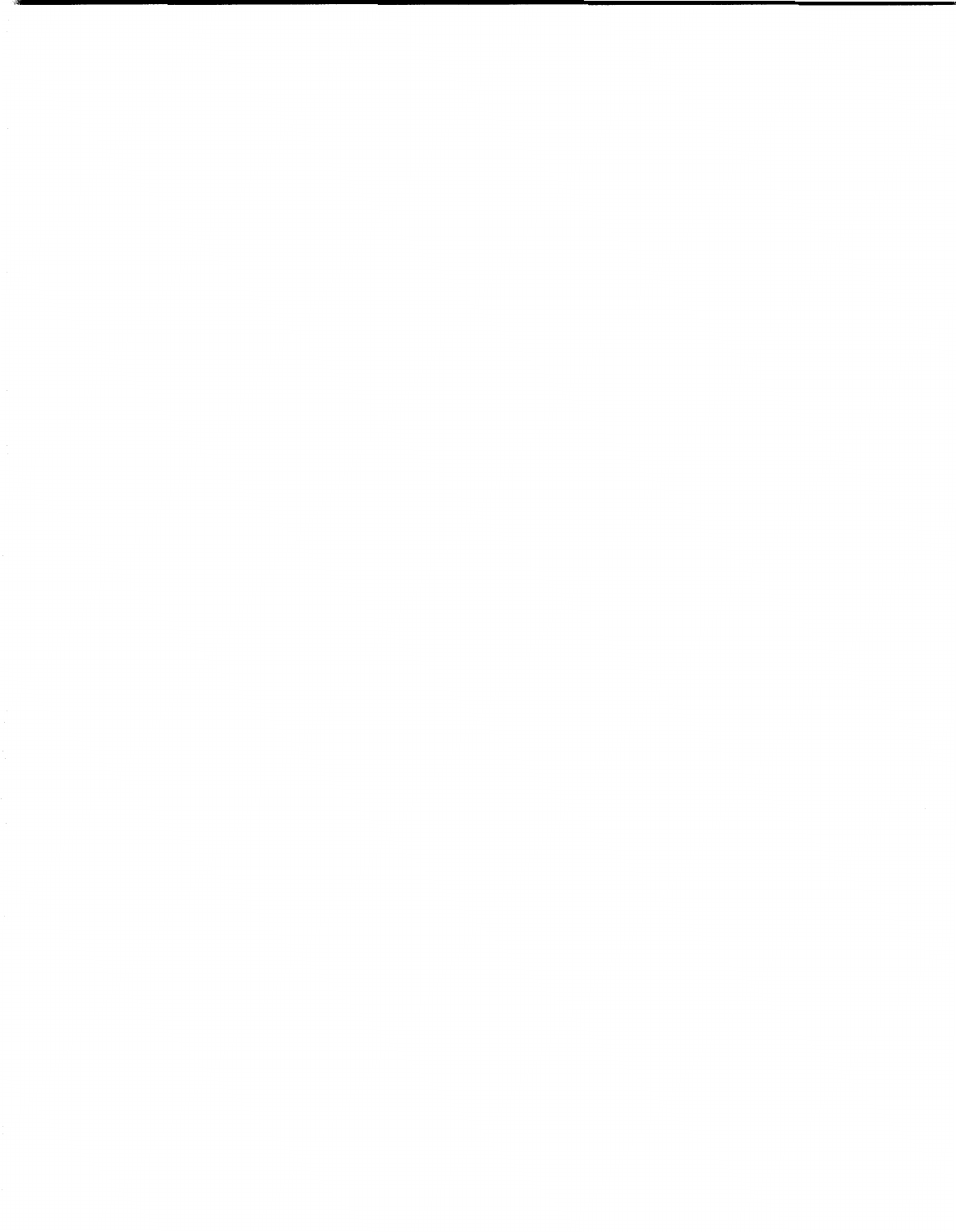### -------- 132nd District Court ------**OCA Monthly Report - Juvenile Adjudications/Dispositions From: 05/01/2021; To: 05/31/2021**

### Fri Jun 25 15:46: 13 CDT 2021

### **From: 05/01/2021; To: 05/31/2021**

#### Printed: Fri Jun 25 15:46:13 CDT 2021

| ADJUDICATION                                                                                 | <b>C.I.N.S.</b> | <b>CAPITAL</b><br><b>MURDER</b> | <b>MURDER OR</b><br><b>MANSLAUGHTER</b> | <b>OTHER</b><br><b>HOMICIDES</b> | AGG<br><b>ASSAULT</b><br>OR<br><b>ATTEMPTED</b><br><b>MURDER</b> | <b>ASSAULT</b> | <b>INDECENCY</b><br><b>OR SEXUAL</b><br><b>ASSAULT</b><br>OF A CHILD | <b>ROBBERY</b> | <b>BURGLARY</b> | <b>THEFT</b> | <b>AUTOMOBILE</b><br><b>THEFT</b> | FELONY<br><b>DRUG</b><br><b>OFFENSES</b> | <b>MISDEMEANOR</b><br><b>DRUG</b><br><b>OFFENSES</b> | D.W.I.       | <b>CONTEMPT</b><br>OF COURT | <b>ALL</b><br><b>OTHER</b><br><b>OFFENSES</b> | <b>TOTAL</b><br><b>CASES</b> | <b>FELON</b> |
|----------------------------------------------------------------------------------------------|-----------------|---------------------------------|-----------------------------------------|----------------------------------|------------------------------------------------------------------|----------------|----------------------------------------------------------------------|----------------|-----------------|--------------|-----------------------------------|------------------------------------------|------------------------------------------------------|--------------|-----------------------------|-----------------------------------------------|------------------------------|--------------|
| <b>Findings of Delinquent</b><br>Conduct or C.I.N.S. -<br>Plea of True                       | $\mathbf{o}$    | $\mathbf 0$                     | $\mathbf 0$                             | $\mathbf 0$                      | 0                                                                | $\circ$        | $\mathbf 0$                                                          | $\mathbf 0$    | $\mathbf 0$     | $\mathbf 0$  | 0                                 | $\mathbf 0$                              | 0                                                    | $\circ$      | $\mathbf 0$                 | $\mathbf 0$                                   | $\bullet$                    | $\mathbf{o}$ |
| <b>Findings of Delinquent</b><br>Conduct or C.I.N.S. -<br>Trial by the Court                 | $\circ$         | $\mathbf 0$                     | $\mathbf 0$                             | $\mathbf 0$                      | $\mathbf 0$                                                      | $\mathbf 0$    | $\mathbf 0$                                                          | $\mathbf 0$    | $\circ$         | $\mathbf 0$  | $\mathbf 0$                       | $\mathbf 0$                              | $\mathbf 0$                                          | $\mathbf 0$  | $\mathbf 0$                 | $\mathbf 0$                                   | $\bullet$                    | $\mathbf 0$  |
| <b>Findings of Delinquent</b><br>Conduct or C.I.N.S. -<br>Trial By the Jury                  | $\mathbf{0}$    | $\mathbf 0$                     | $\mathbf{0}$                            | $\mathbf 0$                      | $\mathbf 0$                                                      | $\circ$        | $\mathbf 0$                                                          | $\mathbf 0$    | $\circ$         | $\mathbf 0$  | 0                                 | $\pmb{0}$                                | 0                                                    | $\mathbf{0}$ | $\mathbf 0$                 | $\mathbf{0}$                                  | $\bullet$                    | $\mathbf{o}$ |
| <b>Deferred Adjudication</b>                                                                 | $\mathbf{o}$    | $\mathbf 0$                     | $\mathbf 0$                             | $\mathbf 0$                      | $\mathbf 0$                                                      | $\mathbf 0$    | $\mathbf 0$                                                          | $\mathbf 0$    | $\circ$         | $\mathbf{o}$ | 0                                 | $\mathbf 0$                              | $\mathbf 0$                                          | $\mathbf 0$  | $\circ$                     | $\mathbf 0$                                   | $\bullet$                    | $\mathbf{o}$ |
| <b>Transferred to Adult</b><br><b>Criminal Court</b>                                         |                 | $\mathbf 0$                     | $\mathbf 0$                             | $\mathbf 0$                      | 0                                                                | $\mathbf{0}$   | $\mathbf 0$                                                          | $\mathbf 0$    | $\pmb{0}$       | $\mathbf 0$  | 0                                 | $\mathbf 0$                              | 0                                                    | $\mathbf{0}$ | $\mathbf 0$                 | $\mathbf 0$                                   | $\bullet$                    | $\bullet$    |
| <b>Findings of No</b><br><b>Delinquent Conduct or</b><br>No C.I.N.S. - Trial By<br>the Court | $\circ$         | $\mathbf 0$                     | $\mathbf{o}$                            | $\mathbf 0$                      | $\circ$                                                          | $\mathbf 0$    | $\mathbf 0$                                                          | $\mathbf 0$    | $\circ$         | $\mathbf 0$  | 0                                 | 0                                        | $\mathbf 0$                                          | $\mathbf 0$  | $\circ$                     | $\mathbf 0$                                   | $\bullet$                    | $\bullet$    |
| <b>Findings of No</b><br><b>Delinquent Conduct or</b><br>No C.I.N.S. - Trial By<br>the Jury  | $^{\circ}$      | $\mathbf 0$                     | $\mathbf 0$                             | $\mathbf{0}$                     | $\mathbf 0$                                                      | $\circ$        | $\mathbf 0$                                                          | $\mathbf 0$    | $\circ$         | $\mathbf{o}$ | $\mathbf 0$                       | $\mathbf 0$                              | $\mathbf 0$                                          | $\circ$      | $\mathbf 0$                 | $\mathbf 0$                                   | $\bullet$                    | $\mathbf{o}$ |
| <b>Dismissals</b>                                                                            | $\circ$         | $\mathbf 0$                     | $\mathbf 0$                             | $\mathbf 0$                      | $\mathbf 0$                                                      | $\circ$        | $\,$ 0 $\,$                                                          | $\circ$        | $\mathbf 0$     | $\mathbf 0$  | 0                                 | $\mathbf 0$                              | $\mathbf 0$                                          | $\mathbf 0$  | $\mathbf 0$                 | $\mathbf{0}$                                  | $\bullet$                    | $\mathbf{o}$ |
| <b>Motions to Modify</b><br><b>Disposition - Denied</b>                                      | $^{\circ}$      | $\mathbf 0$                     | $\mathbf 0$                             | $\mathbf 0$                      | $\mathbf{0}$                                                     | $\mathbf 0$    | $\mathbf 0$                                                          | $\mathbf 0$    | $\mathbf{0}$    | $\mathbf{o}$ | 0                                 | $\mathbf 0$                              | 0                                                    | $\circ$      | $\mathbf 0$                 | $\mathbf 0$                                   | $\bullet$                    | $\mathbf{o}$ |
| <b>Motions to Modify</b><br><b>Disposition - Granted</b>                                     | $\circ$         | $\circ$                         | $\circ$                                 | $\mathbf 0$                      | $\mathbf 0$                                                      | $\circ$        | $\circ$                                                              | $\mathbf{0}$   | $\circ$         | $\mathbf{o}$ | 0                                 | $\mathbf 0$                              | $\mathbf 0$                                          | $\mathbf{o}$ | $\mathbf 0$                 | $\mathbf 0$                                   | $\bullet$                    | $\mathbf{o}$ |
| <b>All Other</b><br><b>Adjudications/Findings</b>                                            | $^{\circ}$      | $\mathbf 0$                     | $\mathbf{0}$                            | $\mathbf 0$                      | $\mathbf 0$                                                      | $\mathbf{o}$   | $\mathbf 0$                                                          | $\mathbf{0}$   | $\mathbf{O}$    | $\mathbf{o}$ | $\mathbf 0$                       | $\mathbf{0}$                             | $\mathbf 0$                                          | $\mathbf{O}$ | $\mathbf 0$                 | $\mathbf{0}$                                  | $\bullet$                    | $\mathbf{o}$ |
| <b>Total Cases</b><br>Adjudicated                                                            | $\circ$         | $\mathbf 0$                     | $\mathbf 0$                             | $\mathbf 0$                      | $\mathbf 0$                                                      | $\mathbf 0$    | $\mathbf 0$                                                          | $\mathbf 0$    | $\circ$         | $\mathbf 0$  | 0                                 | $\mathbf 0$                              | 0                                                    | $\mathbf{o}$ | $\mathbf 0$                 | $\mathbf 0$                                   | $\circ$                      | $\mathbf{o}$ |
| <b>DISPOSITION</b>                                                                           |                 |                                 |                                         |                                  |                                                                  |                |                                                                      |                |                 |              |                                   |                                          |                                                      |              |                             |                                               |                              |              |
| 20a 1. Probation<br><b>Granted - Determine</b><br><b>Sentence Probation</b>                  |                 | $\mathbf 0$                     | $\mathbf 0$                             | $\mathbf{0}$                     | $\mathbf 0$                                                      | $\overline{0}$ | $\mathbf 0$                                                          | $\mathbf{o}$   | $\circ$         | $\circ$      | 0                                 | $\mathbf 0$                              | $\mathbf{o}$                                         | $\mathbf 0$  | $\mathbf 0$                 | 0                                             | $\bullet$                    | $\mathbf{Q}$ |
| 20a 2. Probation<br><b>Granted - All Other</b><br>Probation                                  | $\Omega$        | $\mathbf 0$                     | $\mathbf{0}$                            | $\mathbf{o}$                     | $\mathbf{0}$                                                     | $\mathbf{o}$   | $\mathbf{0}$                                                         | $\mathbf{o}$   | $\mathbf{0}$    | $\mathbf{o}$ | 0                                 | $\mathbf{o}$                             | $\mathbf 0$                                          | $\mathbf{0}$ | $\mathbf 0$                 | $\mathbf{0}$                                  | $\bullet$                    | $\mathbf{a}$ |
| 20b 1. Commited to<br><b>Texas Youth</b><br>Commission -<br><b>Determinate Sentence</b>      |                 | $\mathbf 0$                     | $\pmb{0}$                               | $\mathbf{0}$                     | $\mathbf 0$                                                      | $\mathbf 0$    | $\mathbf 0$                                                          | $\mathbf 0$    | $\mathbf 0$     | $\mathbf 0$  | 0                                 | $\mathbf 0$                              | 0                                                    | $\mathbf{0}$ | $\mathbf 0$                 | 0                                             | $\bullet$                    | $\mathbf o$  |
| 20b 2. Commited to<br><b>Texas Youth</b><br>Commission -<br>Indeterminate<br>Sentence        |                 | $\,0\,$                         | $\mathbf 0$                             | $\mathbf 0$                      | $\mathbf 0$                                                      | $\mathbf{0}$   | $\mathbf 0$                                                          | $\circ$        | $\overline{0}$  | $\mathbf 0$  | 0                                 | 0                                        | $\mathbf 0$                                          | $\mathbf{o}$ | $\circ$                     | $\mathbf 0$                                   | $\circ$                      | $\bullet$    |
| 20c. Final Judgement<br><b>Without Any</b><br>Disposition                                    | $\circ$         | $\mathbf 0$                     | $\mathbf 0$                             | $\mathbf{o}$                     | $\mathbf 0$                                                      | $\Omega$       | $\mathbf 0$                                                          | $\circ$        | $\mathbf{0}$    | $\mathbf{0}$ | $\circ$                           | $\mathbf{o}$                             | $\mathbf{0}$                                         | $\mathbf{0}$ | $\mathbf 0$                 | 0                                             | $\bullet$                    | $\mathbf{o}$ |
| 21a. Probation                                                                               |                 | $\circ$                         | $\mathbf{O}$                            | $\Omega$                         | $\mathbf{0}$                                                     | $\mathbf{0}$   | $\mathbf 0$                                                          | $\mathbf{o}$   | $\mathbf{0}$    | $\circ$      | 0                                 | $\mathbf 0$                              | $\mathbf{0}$                                         | $\mathbf{0}$ | $\Omega$                    | $\Omega$                                      | $\bullet$                    |              |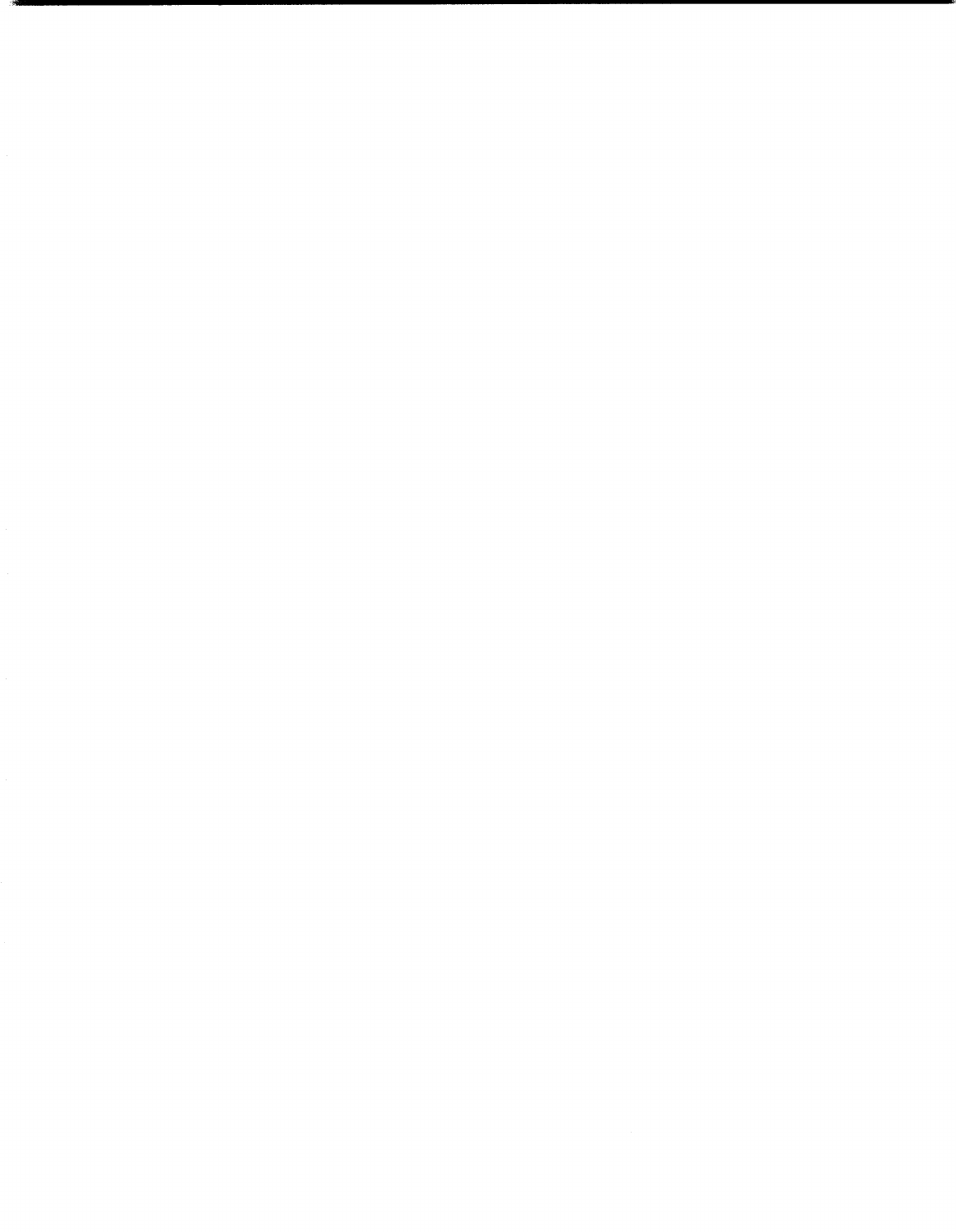| Revoked, Child Sent to<br><b>Texas Youth</b><br>Commission |  |  |  | ------- <del>--------------</del> | ----- |                      |  | ----------- |  |   |
|------------------------------------------------------------|--|--|--|-----------------------------------|-------|----------------------|--|-------------|--|---|
| 21b. All Other<br>Dispositions                             |  |  |  |                                   |       | ____________________ |  |             |  | л |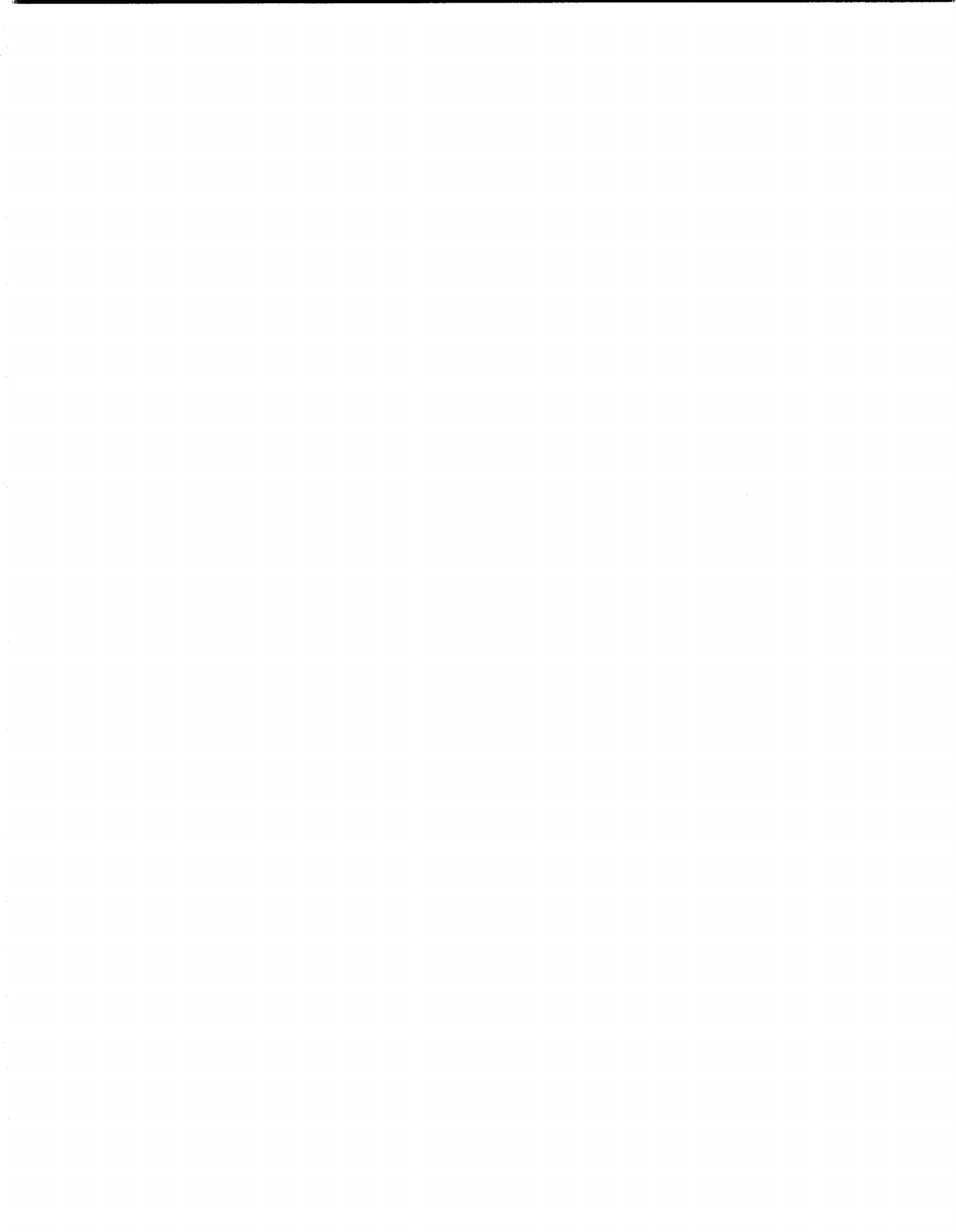- 132nd District Court-

**OCA Monthly Report - Juvenile Additional Court Activity From: 05/01/2021; To: 05/31/2021** 

Fri Jun 25 15:46:40 CDT 2021

# **From: 05/01/2021; To: 05/31/2021**

Printed: Fri Jun 25 15:46:40 CDT 2021

|                                                                                                                                             | C.I.N.S.<br><b>CASES</b> | <b>DELINQUENT</b><br><b>CONDUCT</b><br><b>CASES</b> |                                                                                                                       | C.I.N.S.<br><b>CASES</b> | <b>DELINQUENT</b><br><b>CONDUCT</b><br><b>CASES</b> |                                                                                       | C.I.N.S.<br><b>CASES</b> | <b>DELINQUENT</b><br><b>CONDUCT</b><br><b>CASES</b> |
|---------------------------------------------------------------------------------------------------------------------------------------------|--------------------------|-----------------------------------------------------|-----------------------------------------------------------------------------------------------------------------------|--------------------------|-----------------------------------------------------|---------------------------------------------------------------------------------------|--------------------------|-----------------------------------------------------|
| 22. GRAND<br><b>JURY</b><br><b>APPROVALS</b><br><b>(DETERMINATE)</b><br><b>SENTENCE</b><br><b>PROCEEDINGS)</b>                              | $\Omega$                 | $\Omega$                                            | <b>26. CHAPTER 55</b><br><b>PROCEEDINGS</b><br><b>HELD</b><br>(COMPETENCY<br><b>HEARINGS</b> )                        | 0                        | $\Omega$                                            | 30. CASES<br>IN WHICH<br><b>ATTORNEY</b><br><b>APPOINTED</b><br>AS.<br><b>COUNSEL</b> | 7<br>4                   | $\Omega$                                            |
| <b>23. RELEASE</b><br><b>OR TRANSFER</b><br><b>HEARINGS</b><br><b>HELD</b><br><i>(DETERMINATE</i><br><b>SENTENCE</b><br><b>PROCEEDINGS)</b> | $\Omega$                 | $\Omega$                                            | <b>27. MOTIONS TO</b><br><b>SUPPRESS</b><br><b>GRANTED OR</b><br><b>DENIED</b>                                        | 0                        | $\Omega$                                            | 31. CASES<br><b>WITH</b><br><b>RETAINED</b><br><b>COUNSEL</b>                         | $\Omega$                 | 0                                                   |
| <b>24. DETENTION</b><br><b>HEARINGS</b><br><b>CONDUCTED</b>                                                                                 | $\Omega$                 | $\Omega$                                            | 28.<br><b>APPLICATIONS</b><br><b>FOR SEALING</b><br><b>RECORDS FILED</b>                                              | 0                        | $\Omega$                                            |                                                                                       |                          |                                                     |
| <b>25. CASES SET</b><br><b>FOR REVIEW</b>                                                                                                   | Æ<br>4                   | $\Omega$                                            | <b>29. MOTIONS FOR</b><br><b>SEX OFFENDER</b><br>UNREGISTRATION<br><b>OR</b><br><b>DEREGISTRATION</b><br><b>FILED</b> | 0                        | $\Omega$                                            |                                                                                       |                          |                                                     |

 $\sim 10^{11}$  km s  $^{-1}$ 

 $\sim 10^{-1}$ 

 $\mathcal{O}(\mathcal{O}(10^6) \log^2 n)$  . The contract of the contract of the contract of the contract of the contract of the contract of the contract of the contract of the contract of the contract of the contract of the contract of t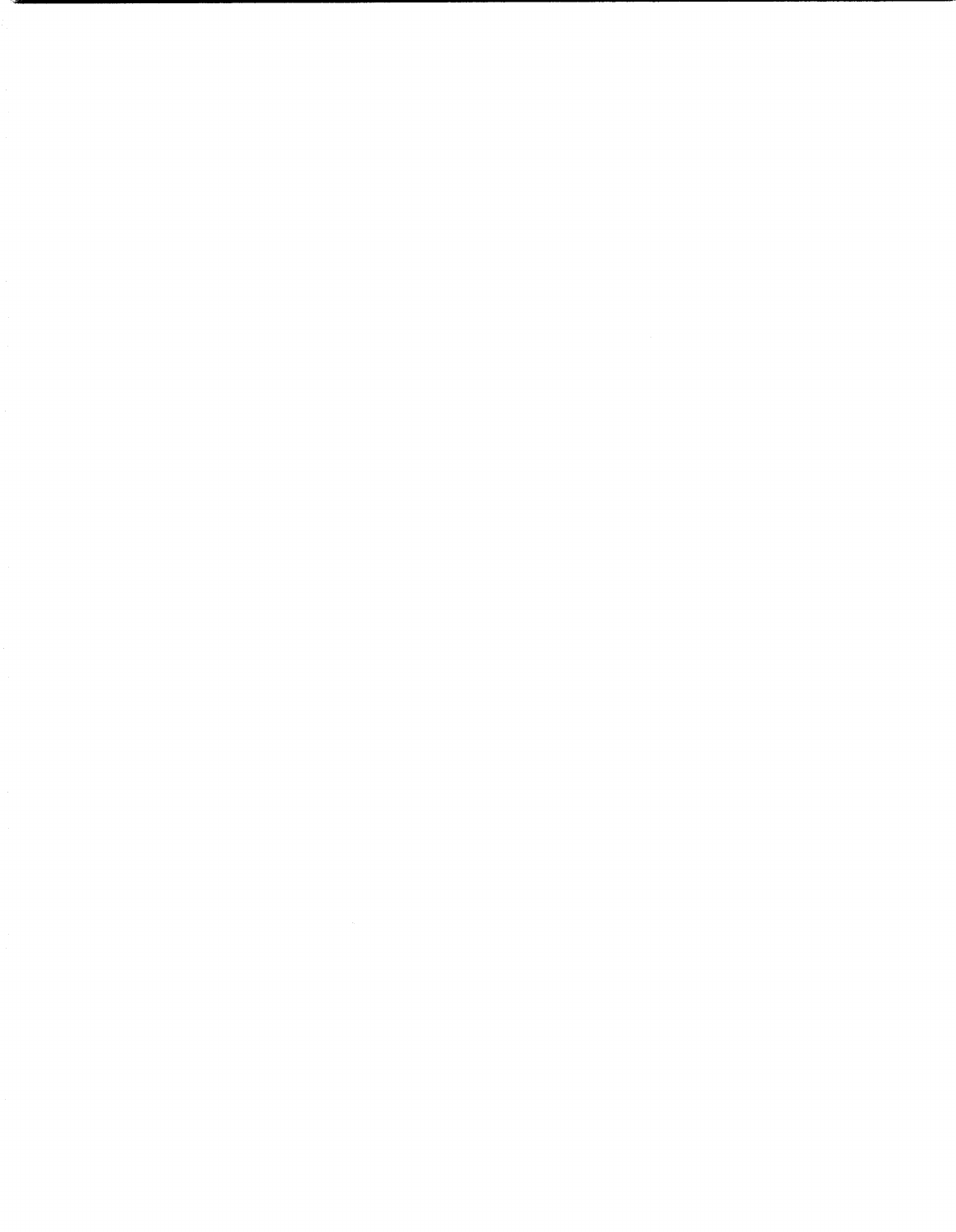## **Scurry District Clerks Office OCA: Orders Appointing And Payments Summary** From 05/01/2021 - 05/31/2021

Fri Jun 25 15:47:53 CDT 2021

| ' Number of Court<br>l Name | Number of Appointments |         | l Sum of Hours | <b>Sum of Expenses</b> |  |  |
|-----------------------------|------------------------|---------|----------------|------------------------|--|--|
| 1 132nd District Court      |                        | 2000.00 | 0.0            | l 0.00                 |  |  |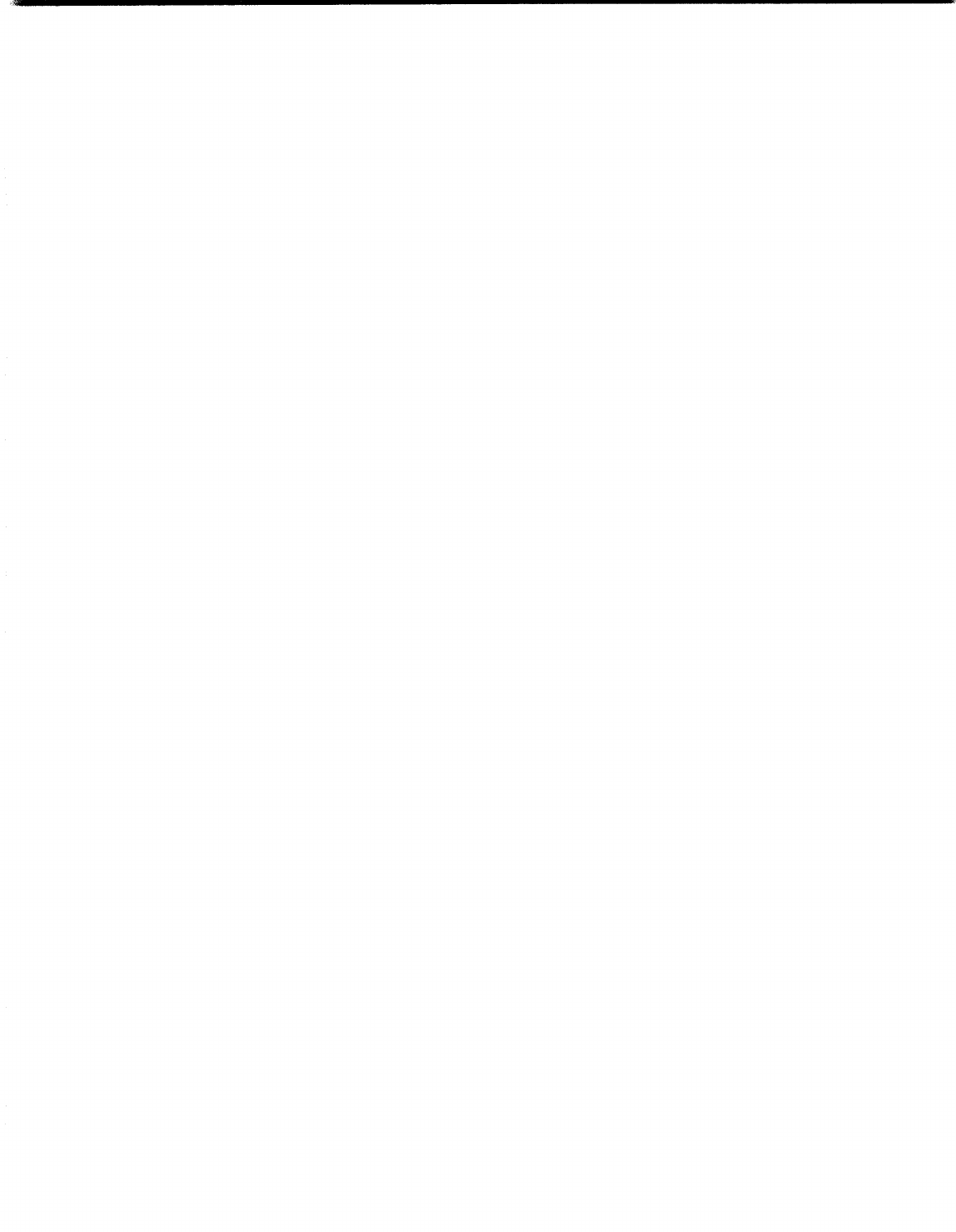## **Scurry District Clerks Office**

Payments Approved from 05/01/2021 • 05/31/2021

Fri Jun 25 15:47:53 CDT 2021

| Name /<br>Number<br>of<br>Court                                   | Name of<br>Judge/<br>Master/<br>Referee<br>Making<br>Appointment | Cause<br>Number | Case<br>Style                                                                                                                   | Name of<br>Person<br>Appointed | Bar No.  | Pos. to<br>which<br><b>Appointed</b> | Appointee<br>Relation | Date of<br>Appointment | Date of<br>Appoval | Source<br>of<br>Funds | Amount              | Hrs<br><b>Billed</b> | <b>Expenses</b> |
|-------------------------------------------------------------------|------------------------------------------------------------------|-----------------|---------------------------------------------------------------------------------------------------------------------------------|--------------------------------|----------|--------------------------------------|-----------------------|------------------------|--------------------|-----------------------|---------------------|----------------------|-----------------|
| 1<br>132 <sub>nd</sub><br>District<br>Court                       | ERNIE B.<br>ARMSTRONG                                            | 27083           | In the<br>Interest of<br>Journey<br>Burns,<br>Ryder<br>Thompkins,<br>Denver<br>Thompkins<br>and Kairo<br>Thompkins,<br>Children | Morgan<br><b>Brooks</b>        |          | ad_litem                             | na                    | 04/27/2021             | 05/11/2021         | county                | \$200.00            | 0                    | 0.0             |
| 2<br>132nd<br>District<br>Court                                   | ERNIE B.<br>ARMSTRONG                                            | 25844           | IN THE<br><b>INTEREST</b><br>OF EVAN<br><b>JAMES</b><br>PEREZ, A<br>CHILD                                                       | Aubra S.<br>Fahy               | 24105225 | ad_litem                             | na                    | 03/03/2021             | 05/20/2021         | county                | \$200.00            | 0                    | 0.0             |
| $\overline{\mathbf{3}}$<br>132nd<br>District<br>Court             | ERNIE B.<br>ARMSTRONG                                            | 25844           | IN THE<br>INTEREST<br>OF EVAN<br><b>JAMES</b><br>PEREZ, A<br>CHILD                                                              | <b>STACY</b><br>RIKER          |          | attr_ad_litem                        | na                    | 01/12/2021             | 05/20/2021         | county                | \$200.00            | $\mathbf 0$          | 0.0             |
| $\overline{\mathbf{4}}$<br>132 <sub>nd</sub><br>District<br>Court | ERNIE B.<br>ARMSTRONG                                            | 27001           | In the<br>Interest of<br>Raymond<br>Nobles,<br>Johnathan<br>Nobles and<br>Sklor<br>Nobles,<br>Children                          | Aubra S.<br>Fahy               | 24105225 | attr                                 | na                    | 01/12/2021             | 05/20/2021         | county                | \$200.00            | 0                    | 0.0             |
| 5<br>132nd<br>District<br>Court                                   | ERNIE B.<br>ARMSTRONG                                            | 27001           | In the<br>Interest of<br>Raymond<br>Nobles,<br>Johnathan<br>Nobles and<br>Sklor<br>Nobles,<br>Children                          | Jeanie Fuller                  | 24010043 | ad_litem                             | na                    | 01/06/2021             | 05/20/2021         | county                | \$200.00            | 0                    | 0,0             |
| 6<br>132nd<br>District<br>Court                                   | ERNIE B.<br>ARMSTRONG                                            | 27001           | In the<br>Interest of<br>Raymond<br>Nobles,<br>Johnathan<br>Nobles and<br>Sklor<br>Nobles,<br>Children                          | <b>STACY</b><br><b>RIKER</b>   | 24086733 | attr                                 | na                    | 01/12/2021             | 05/20/2021         | county                | \$200.00            | 0                    | 0.0             |
| $\sqrt{7}$<br>132 <sub>nd</sub><br>District<br>Court              | ERNIE B.<br>ARMSTRONG                                            | 26486           | In the<br>Interest of<br>Ezrah Marie<br>Sosa,<br>Damien<br>Kane Sosa<br>and Ezekiel<br>Kruiz<br>Arellano,<br>Children           | <b>STACY</b><br><b>RIKER</b>   |          | ad_litem                             | na                    | 04/20/2021             | 05/20/2021         | county                | \$200.00            | 0                    | 0.0             |
| 8<br>132nd<br>District<br>Court                                   | ERNIE B.<br>ARMSTRONG                                            | 26120           | IN THE<br><b>INTEREST</b><br>OF Rickey<br>Courtney,<br>Angel<br>Ortiz, and<br>Valentine<br>Ortiz, Jr.,<br>Children              | <b>STACY</b><br><b>RIKER</b>   | 24086733 | ad_litem                             | na                    | 10/11/2017             | 05/20/2021         | county                | \$200.00            | 0                    | 0.0             |
| 9<br>132nd<br>District<br>Court                                   | ERNIE B.<br><b>ARMSTRONG</b>                                     | 27083           | In the<br>Interest of<br>Journey<br>Burns,<br>Ryder<br>Thompkins,<br>Denver<br>Thompkins<br>and Kairo<br>Thompkins,<br>Children | Morgan<br><b>Brooks</b>        |          | ad_litem                             | na                    | 04/27/2021             | 05/20/2021         | county                | \$200.00<br>$\cdot$ | 0                    | 0.0             |
| 10<br>132nd                                                       | ERNIE B.<br>ARMSTRONG                                            | 27083           | In the<br>Interest of                                                                                                           | <b>STACY</b><br>RIKER          | 24086733 | ad_litem                             | na                    | 05/11/2021             | 05/20/2021         | county                | \$200.00            | 0                    | 0.0             |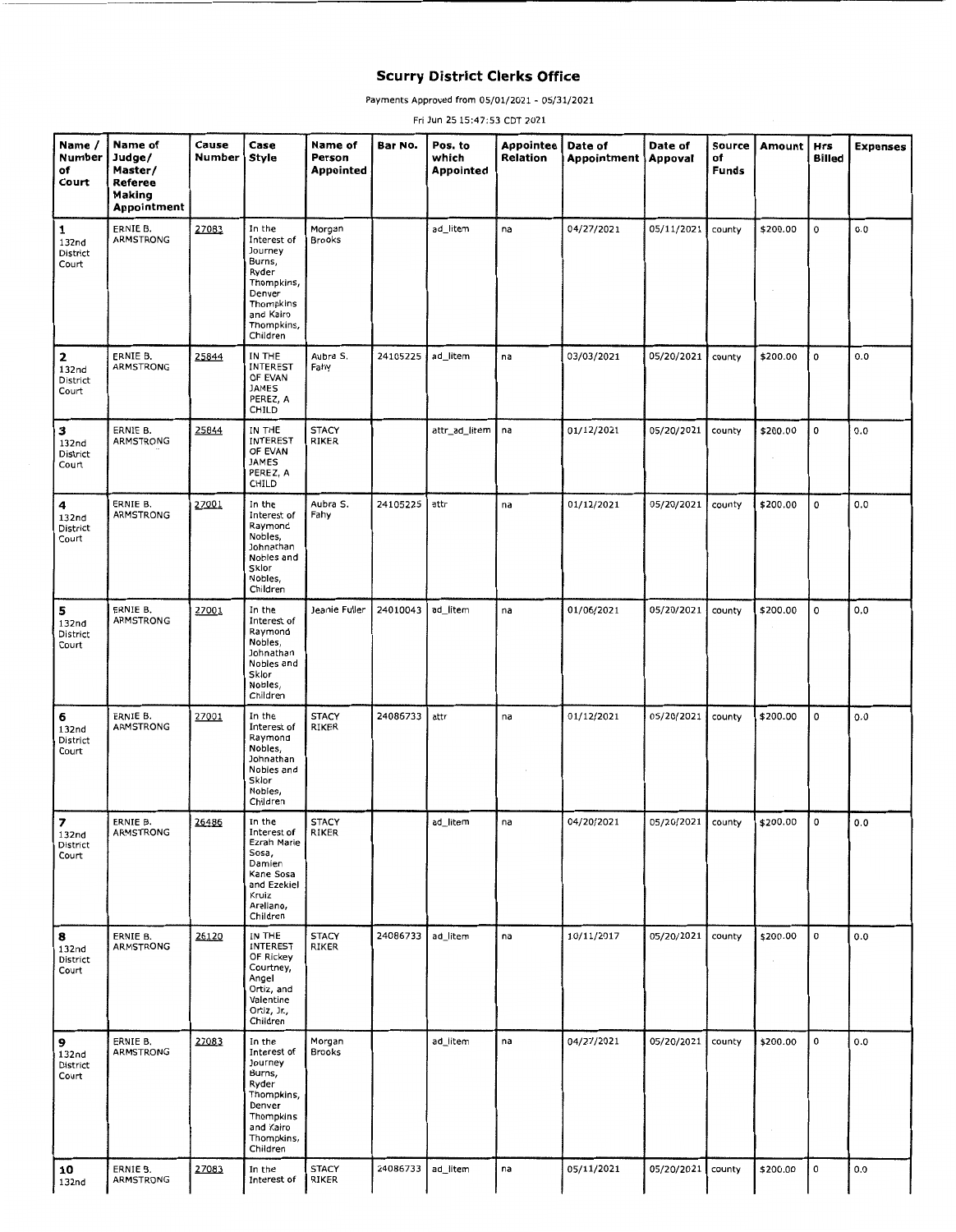